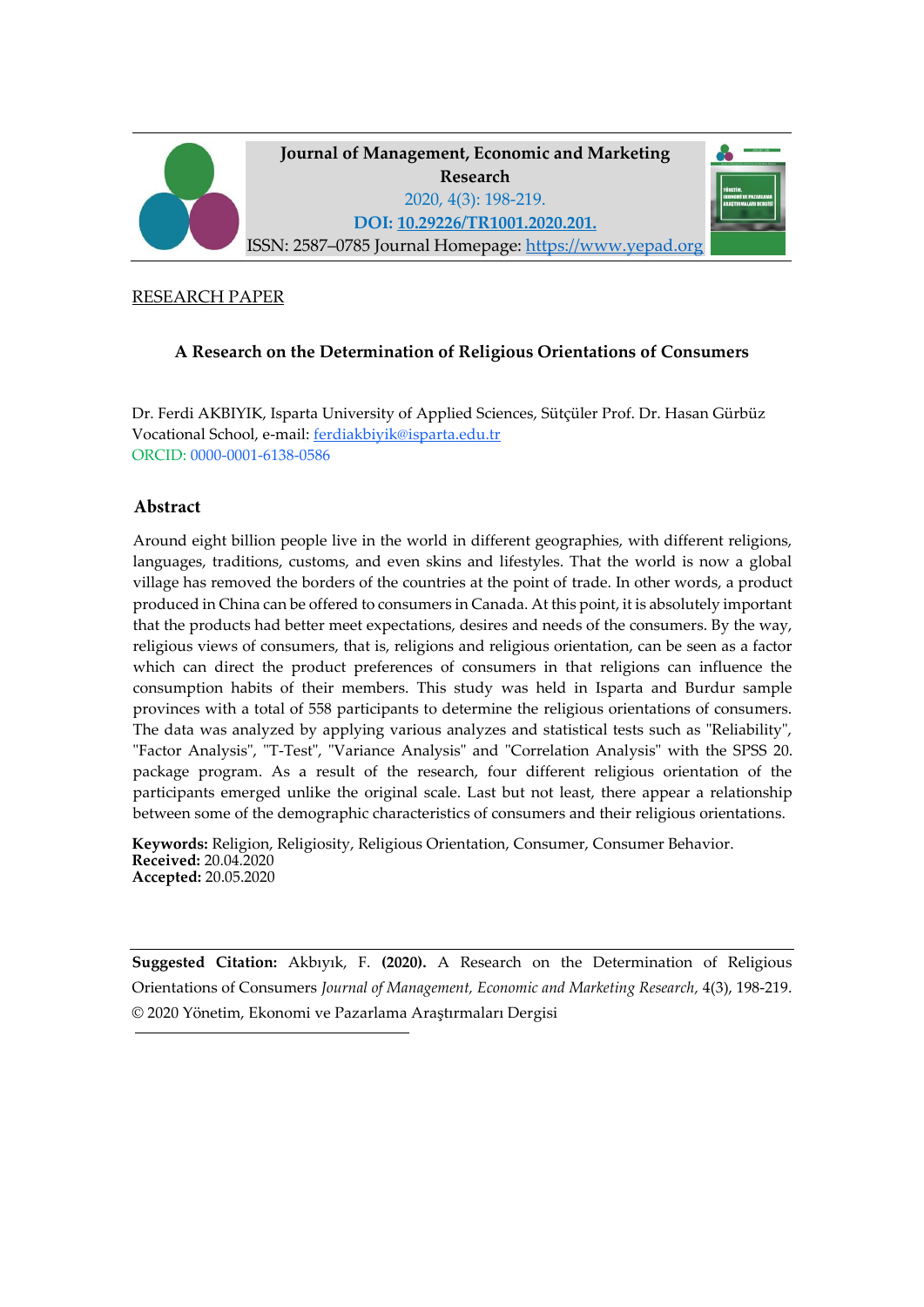## **INTRODUCTION**

Consumers buy and use ideas, goods and services to meet their needs and requests. Consumers make the decision to purchase an idea, product or service under the influence of both individual and social factors. Sociocultural, personal and psychological factors which influence consumer behaviors are the main factors affecting marketing activities and sales increasing efforts.

Religious beliefs, part of the cultural element, can also be added to mentioned factors which impress purchasing style of consumers. Likewise, the religious beliefs and religious orientations of consumers have an impact on purchasing activities. Some religions impose restrictions on its members on various topics. This situation may lead to the emergence of religious orientation of consumers. In this context, level of influence of the religious beliefs, knowledge and acceptance of individuals on their emotions, thoughts and behaviors may be expressed as religious orientation (Kuzgun and Sevim 2004: 20) and religious orientation has been a turning point in the psychology of religion for at least the last forty years. In this regard, religious orientation is regarded as attitudes towards religion and religious practices (Harlak, 2014).

Religious orientation of consumers can determine their attitudes and behaviors concerning halal products. Consumers caring about halal food may consider whether food is halal before making a purchase decision. In this context, halal, an Arabic word as its origin, means permitted by the God. In the Islamic religion, which products are halal and which ones are forbidden, are clearly stated in both with verses of Koran and hadith and fiqh. In addition, it has taken its place in the literature, especially with the contributions of academicians and fiqh scholars who know how halal foods should be (Zakaria, 2008: 604; Dali, et al, 2008: 3; Shafie and Othman, 2006: 1; Kurtoğlu and Çiçek, 2013: 182).

Although halal products are mostly consumed by Muslim consumers, non-Muslim consumers are not few who tend to consume these products. This sector, which occupies an important place worldwide and concerns about two billion Muslims and is claimed to have reached two trillion dollars, is a very significant market for businesses (ICD-REFINITIV Islamic Finance Development Report / 2019; www.hak.gov.tr). Therefore, halal food sector, which is a big market, has grown rapidly in recent years. Companies wishing to get a share from this market are trying to produce their products accordingly. Firms that sell halal products must have a halal product certificate. However, these certificates should be issued after serious checks and inspections; besides the institutions and organizations which issue these certificates should be regularly and carefully checked by the government.

Religion is defined as all of the God's commands and commandments in the form of judgments towards people (Öztürk, 1989: 23); the belief system that clearly states how people created by God should behave in the world they live in (Sheth and Mittal, 2004: 65); a system in which inhuman, creation-centered beliefs, worships and other rituals unite (Yapıcı, 2007: 9); the degree of obeying the rules believed to be imposed by the God (Mokhlis, 2009: 76); all of the rules that give human life a purpose and order (Kartopu, 2013: 636).

While the acceptance of any religion or any belief system and living in accordance with that religion or belief system is defined as religiosity; the person who realizes or tries to realize this life is expressed as religious (Karakaya, 2008: 24). Pretentious religiosity is called as worshipping by showing people so as to obtain wealth, reputation, status in return. The key concept in understanding pretentious religiosity is showing off (pretentious). Individuals perform pretentious religiosity to achieve their worldly personal wishes and desires (Şucai, 2001: 320-321). In other words, pretentious religiosity is the opposite of true religiosity because worship is performed purely for the sake of interest (Okumuş, 2005: 46).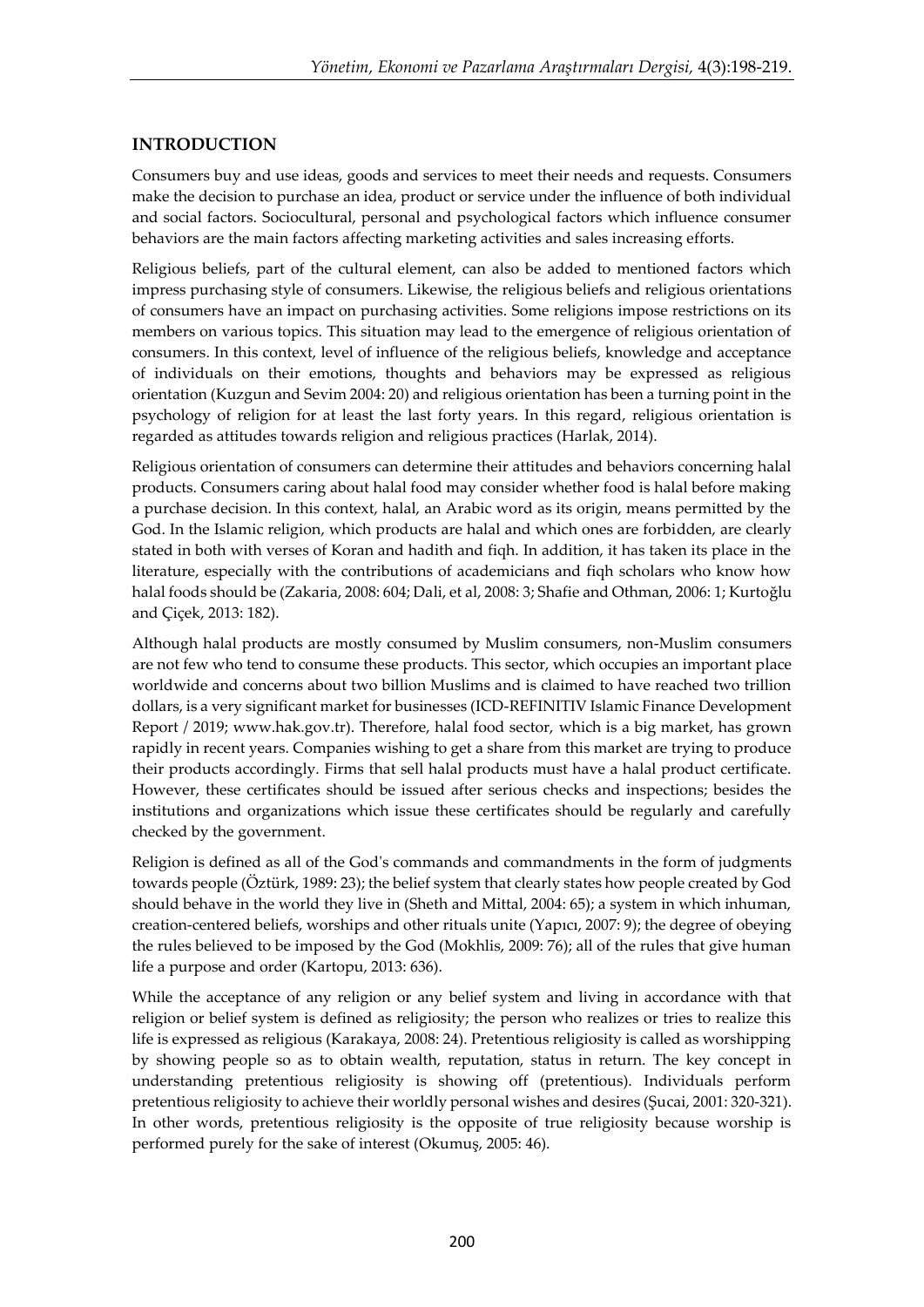Pretentious religiosity emerges with different forms of worship and behavior. Namely, prayer can be performed by showing off, charity can be given by showing off, and alimony can be supplied. A pretentious religionist can also join a war to show off. In the same way, he/she may perform ascetism to show off (Sadi, 1997: 84-85).

Pretentious religiosity can emerge as a kind of tool used by consumers for acceptance, respect and appreciation in society. While consumers can shape their shopping as a requirement of their religious beliefs, they can also adopt appropriate buying styles for showing off. Because religiosity can manifest itself in the products consumers buy.

The products and services consumed by consumers may vary depending on their level of religiosity. The impact of religiousness can alternate counting on the product range. While the level of religiosity is minimal in some products and services, it can be highly effective in another products and services. For example, the level of religiosity of consumers when buying chocolates and shirts may differ. While purchasing chocolate, products that do not contain alcohol and forbidden substances are preferred, similar sensitivity may not be shown when purchasing shirts (Ördek, 2017: 10).

There is a significant relationship between people's religiosity levels and halal product preferences. It is stated that the higher the level of religiosity of the person is, the higher the anxiety of consuming halal can be experienced (Soesilowati, 2010: 153).

Previous studies show that Muslims with higher religiosity have halal awareness and are thus looking for products meeting their needs when buying halal food products with the logo of the halal logo (Shafie and Othman, 2006).

Consumers' orientation towards religiosity may differ according to their personality traits. For instance, Şentepe and Güven (2015) examined the relationships between religiosity and religious tendency in their study with undergraduate students at the university. According to the research, significant relationships were observed between some dimensions of personality traits and religiosity and religious orientation.

Studies to measure religiosity have led to the emergence of different approaches to the concept of religiosity over time. The discussions in these studies focus on the dimensions of religiosity. There are some who claim that religiosity is one-dimensional, as well as those who claim it to be multi-dimensional. Because there is no agreed and adopted approach about the dimensions of religiosity (Mokhlis, 2009: 77). Therefore, different scales have been developed in parallel with religious views (Kıraç, 2007: 9).

According to some studies, religiosity measurement studies started in the 1930s in the West (Karaşahin, 2008: 193) while in others it began during 1940s. However, the subject has been elaborated with field research using advanced measurement techniques ever since the 1960s (Onay, 2004). Since the 1980s, both in the West and in Turkey, studies measuring religiosity has gained great momentum and the scales, particularly developed by Allport and Ross and Glock and Stark have started to be used effectively in this area (Mehmedoğlu, 2006). However, the scale widely used in research in the West has been the scale developed by Allport and Ross (Mehmedoğlu, 2006). This scale has made many great contributions to researches in the field of religion and psychology (Gürses, 2010).

<sup>&</sup>lt;sup>1</sup> Alimony means a court-enforced allowance made to a former spouse by a divorced or legally separated person [\(www.seslisozluk.com\)](http://www.seslisozluk.com/)

<sup>2</sup>Ascetism is a lifestyle characterized by [abstinence](https://en.wikipedia.org/wiki/Abstinence) from [sensual](https://en.wikipedia.org/wiki/Sensual) [pleasures,](https://en.wikipedia.org/wiki/Pleasure) often for the purpose of pursuing spiritual goals. (en.wikipedia.org)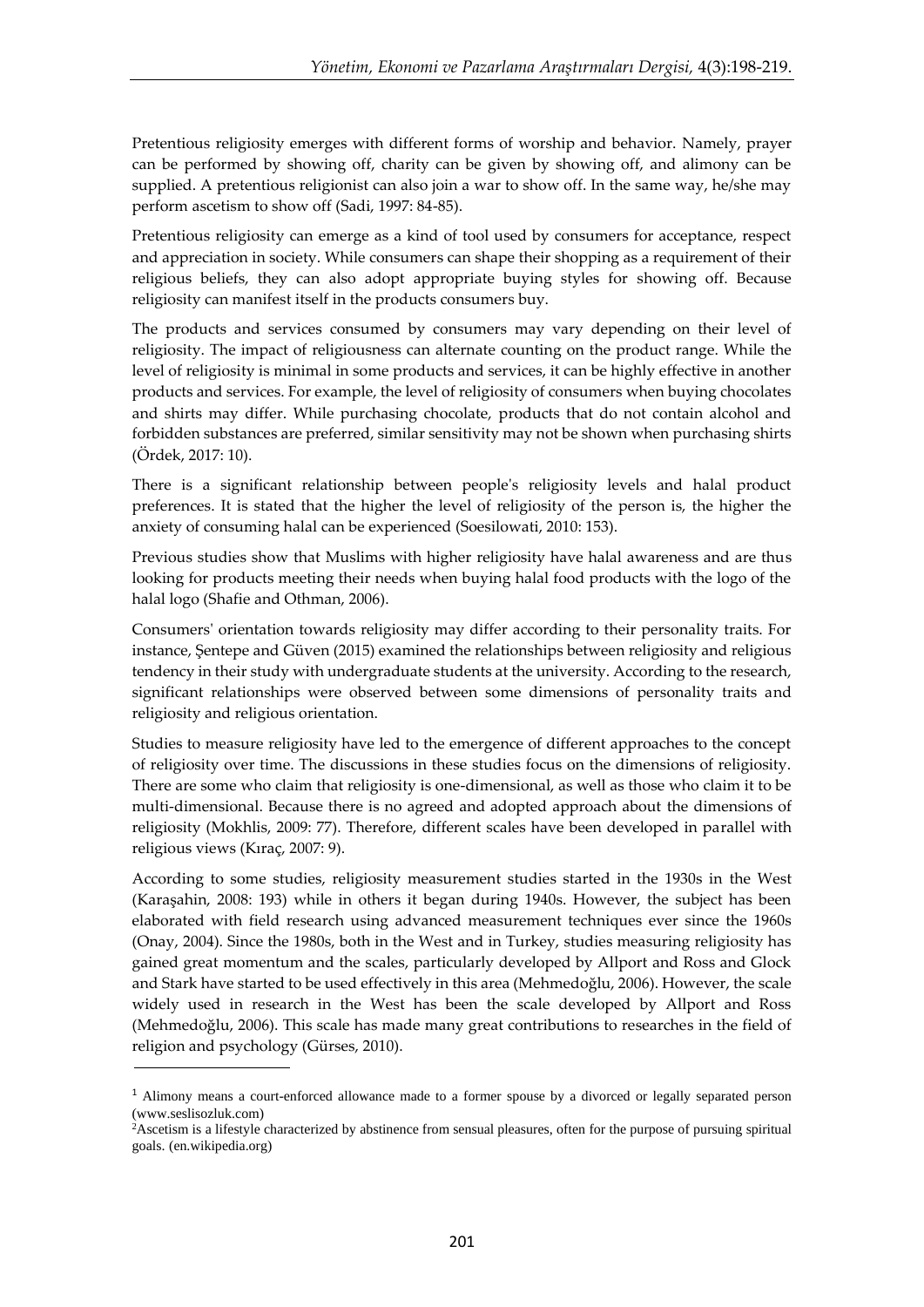The Religious Orientation Scale, developed by Allport and Ross (1967), consists of 21 items, 12 extrinsic and 9 intrinsic. The scale measures the degree of religious beliefs and values that are absorbed by the individual. Some items on the scale are "I try to spread my faith to all areas of my life." (intrinsic), "Religious places are the most important places to establish good social relations."(extrinsic).

In the field of marketing and consumer research, the scale of religious orientation does not have sufficient reliability in terms of applicability. Because the scale was developed for Christians and Jews and this is the weakness of the scale (Mokhlis, 2009: 77). The scale is bipolar including intrinsic and extrinsic, it is expressed as one single dimension, however. In this context, Allport and Ross (1967) reformulated the scale to include two different scales: intrinsic orientation and extrinsic orientation.

Religious orientation is considered as attitudes towards religion and religious practices (Harlak, 2014). While intrinsic orientation expresses a mature form of religious emotion which serves as the main motivation and determines the lifestyle of the individual, extrinsic orientation refers to immature belief in achieving selfish goals (Tiliopoulos et al., 2007).

For intrinsic oriented individuals, religion is accepted as a system of values which gives meaning to all their lives; therefore, the individual may tend to continue his/her daily life in accordance with his/her religion (Donahue, 1985). Individuals with this tendency try to harmonize their less important needs, as much as possible, with their religious beliefs and customs. Similarly, they try to absorb their beliefs. They act according to their religious beliefs and values enough to sacrifice themselves. Intensive personal beliefs are important for intrinsically oriented religious people, and religion has no value to them socially. In this context, Allport states that intrinsic orientation has a significant relationship with being connective and integrative, tolerant, mature and prejudiced (Allport and Ross, 1967).

According to the extrinsic orientation, religion is used by the individual; and religion functions as a tool. In extrinsically oriented religious people, religion emerges as a factor used in the service of the individual in order to provide world interest and happiness. Religious activities, imperatives and worship are among the most important practices in achieving worldly goals for extrinsically oriented religious people. In extrinsically oriented religiosity, religion suffers fragmentation and decomposition according to the personal desires and wishes of the individual rather than taking part in the life of the him/her. In other words, for extrinsically oriented religious people, religious practices may not be present in all areas of their lives (Fuller, 1994: 115- 116).

Religious people, whose extrinsic orientation prevails, use religion to achieve their non-religious goals. The desire to appear religious is based on extrinsic values and beliefs which are social, instrumental, and self-interested. For extrinsically oriented religious people, religion is a tool to achieve such goals as gaining status, providing security, justifying himself/herself, wealth, reputation, obtaining property and position, and participating in a strong group (Cirhinlioğlu, 2010). That is to say, religion is used as a tool by extrinsically oriented people that provides security, comfort, respect and social support (Herek, 1987: 34).

# **METHODOLOGY**

Consumer behavior is an extremely important issue for marketing discipline. Despite years of work on the subject, it seems that consumer behavior is not fully understood. Because the findings in the social sciences constantly change, it is very difficult to predict consumer behavior and act in this way. Besides, understanding the causes and consequences of human behavior is a rather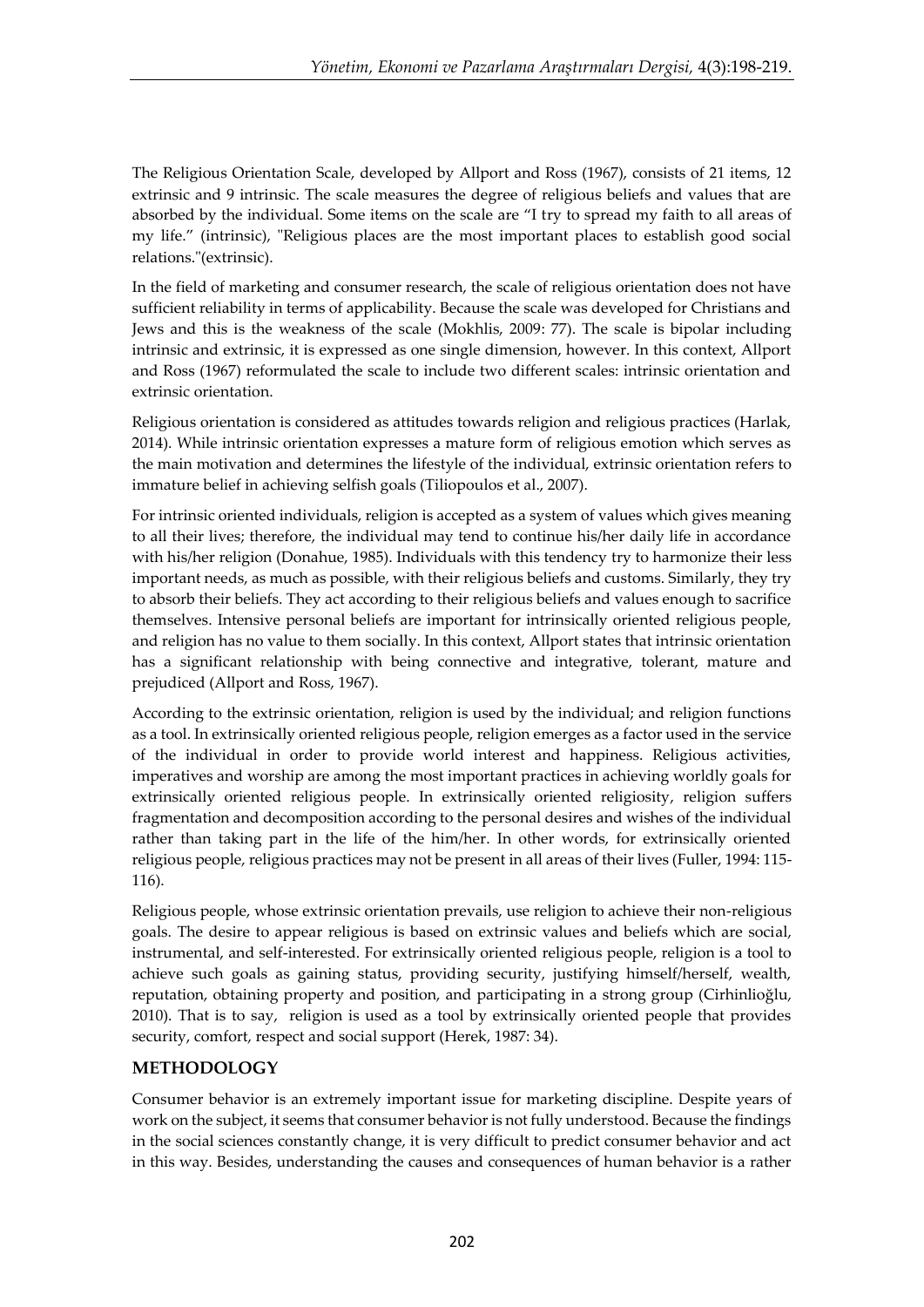complicated process. In addition, determining the religious orientation of consumers may be vital for determining their consumer behavior. By the way, religious orientations of consumers are considered in relation to consumption behavior.

The main purpose of this study is to determine the religious orientations of the participants and to examine the relationship between the demographic characteristics and religious orientations of the participants. In the study, the religious orientations of the participants were tried to be determined with the scale developed by Allport and Ross (1967).

Information was collected from the participants living in the city centers of Isparta and Burdur, using face-to-face survey technique to access primary sources. Due to the existence of time and cost constraints in reaching all individuals, the survey was conducted based on the generally accepted number of 384 (Anderson et al., 2011: 326). Although the sample size was determined as 384, data was collected from a total of 558 participants in order to increase the reliability of the results obtained from the research and generalizability of the analysis results. It is thought that the collected questionnaires have the ability to represent the sample size.

The participants, who constitute the population of the research, are male and female participants over the age of 18 and from all professions. The selection of the participants was made using the easy sampling technique, and the sample was determined by referring convenience sampling. In this sampling method, which is widely used because it is low cost and easy to apply, everyone who responds to the survey is included in the study (Gegez, 2014: 217).

A multiple-choice form consisting of two parts was used in the questionnaire study. The study reached to 651 participants. Some of the questionnaires which were uncompleted and those that were randomly filled in were excluded from the study. In other words, 93 questionnaires were not evaluated, therefore. The evaluation was performed on the other 558 question forms. Following the entry of data to SPSS 20,0 statistical packet software, descriptive analysis and hypothesis tests were made. In the first part of the questionnaire, questions were asked to determine the socio-demographic characteristics of consumers. In the second part of the questionnaire, questions were asked to determine the religious orientation of consumers. Overall, a questionnaire form was tried to be generated using the data obtained in the light of literature search. This scale was adapted for Turkish consumers. Afterwards, a pilot study was practiced on 40 people and some corrections were made in the latest version of the questionnaire form. After a short statement on the subject, questionnaires were distributed to the consumers and then they were collected after having been filled out by them.

The main purpose of this study is to determine the religious orientations of the consumers and to examine the relationship between the demographic characteristics and religious orientation of the consumers. In this context, descriptive research model has been used. In addition, factor analysis, reliability test, T-test, KMO tests were performed. According to the research model, the relationship between the demographic characteristics of the participants and their religious orientation was determined.

**Table 1.** Hypothesis of the Research

|                                             | (H <sub>1</sub> ) Gender variable         |
|---------------------------------------------|-------------------------------------------|
|                                             | (H <sub>2</sub> ) Marital status variable |
| There is a difference among the means       | (H <sub>3</sub> ) Education variable      |
| of factors related to religious orientation | (H <sub>4</sub> ) Age variable            |
| according to the                            | (H <sub>5</sub> ) Income variable         |
|                                             | (H <sub>6</sub> ) Occupation variable     |

 $^3$  In the study, The Religious Orientation Scale which was developed by Allport and Ross was used.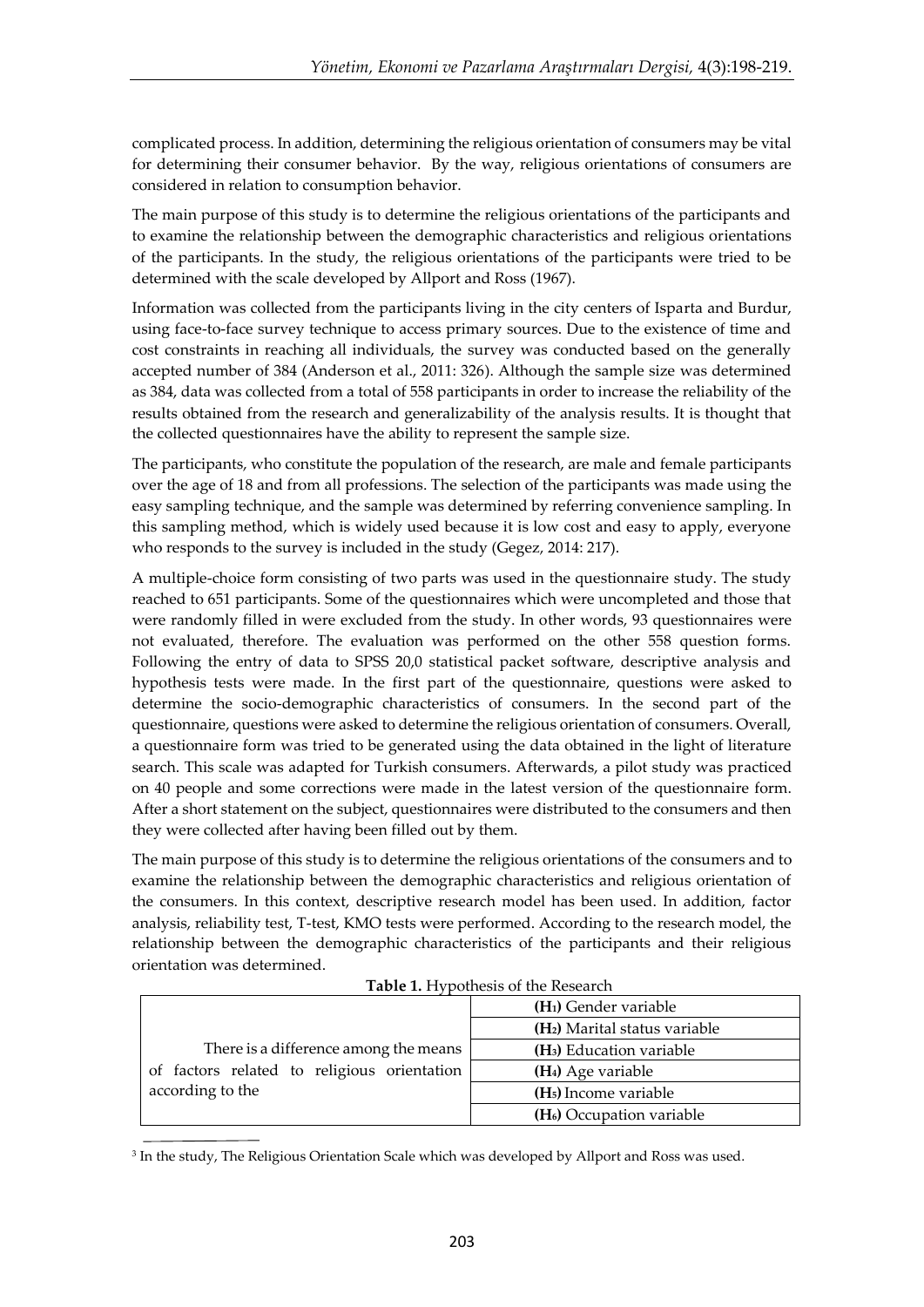|                              |                |       | <b>Table 2.</b> Socio-demographic characteristics of consumers |     |       |
|------------------------------|----------------|-------|----------------------------------------------------------------|-----|-------|
| Gender                       |                | $\%$  | <b>Marital Status</b>                                          | f   | $\%$  |
| Male                         | 285            | 51,1  | Single                                                         | 287 | 54,4  |
| Female                       | 270            | 48,4  | Married                                                        | 256 | 45,9  |
| Unanswered                   | 3              | 0,5   | Unanswered                                                     | 15  | 2,7   |
| Total                        | 558            | 100,0 | <b>Total</b>                                                   | 558 | 100,0 |
| <b>Education Level</b>       |                | $\%$  | Income                                                         |     | $\%$  |
| Primary Education            | 32             | 5,7   | 500 ₺ and below                                                | 105 | 18,8  |
| Highschool                   | 100            | 17,9  | $501-1500$ $\hbar$                                             | 121 | 21,7  |
| Associate Degree             | 85             | 15,2  | 1501-2500 ₺                                                    | 105 | 18,8  |
| Undergraduate                | 207            | 37,1  | 2501-5000 ₺                                                    | 139 | 24,9  |
| Postgraduate or<br>Doctorate | 130            | 23,3  | 5001 L and above                                               | 69  | 12,4  |
| Unanswered                   | $\overline{4}$ | 0,7   | Unanswered                                                     | 19  | 3,4   |
| <b>Total</b>                 | 558            | 100,0 | <b>Total</b>                                                   | 558 | 100,0 |
| Occupation                   |                | $\%$  | Age                                                            |     | $\%$  |
| Student                      | 146            | 26,2  | $18 - 27$ years                                                | 221 | 39,6  |
| Officer                      | 137            | 24,6  | $28 - 35$ years                                                | 126 | 22,6  |
| Worker                       | 55             | 9,9   | $36 - 43$ years                                                | 88  | 15,8  |
| Artisan                      | 71             | 12,7  | $44 - 51$ years                                                | 56  | 10,0  |
| Self-employment              | 34             | 6,1   | 52 and above                                                   | 63  | 11,3  |
| Housewife                    | 24             | 4,3   | Unanswered                                                     | 4   | 0,7   |
| Not working                  | 20             | 3,6   | <b>Total</b>                                                   | 558 | 100,0 |
| Other                        | 66             | 11,9  |                                                                |     |       |
| Unanswered                   | 5              | 0,7   |                                                                |     |       |
| <b>Total</b>                 | 558            | 100,0 |                                                                |     |       |

## **FINDINGS**

**Findings about Socio-Demographic Characteristics of Consumers**

285 of the participants were male and 270 were female. Considering the ages of the participants in the research, it is seen that younger participants are in the majority. For example, 40% of the participants are between the ages of 18-27 and 23% are between the ages of 28-35. It was observed at the stage of implementation of the survey study that the participants of middle aged and older were reluctant to answer questions about halal. 54% of the participants are single and 46% are married.

When the education level of the participants is analyzed, it is observed that the majority of the participants are undergraduates (37%) and postgraduates / doctorates (23%). Considering the educational level of the participants, it is remarkable that the primary school graduates are the lowest group (6%). The reason for this is that some of the questionnaire questions are found difficult to be answered by the primary school graduate participants. When the income levels of the participants are analyzed, it is seen that there are equal participants from almost all income groups. When the occupations of the participants were examined, the highest participation was in the student group with 26% and the officer group with 25%.

Cronbach's Alpha reliability was used in the reliability analysis. The reliability coefficient (Cronbach's Alpha) of 0.60 and higher is generally considered sufficient for the reliability of the test scores. The fact that the characteristics in the test items and the participatory behavior in the sample are similar increases the reliability of the test. (Gegez, 2014: 184).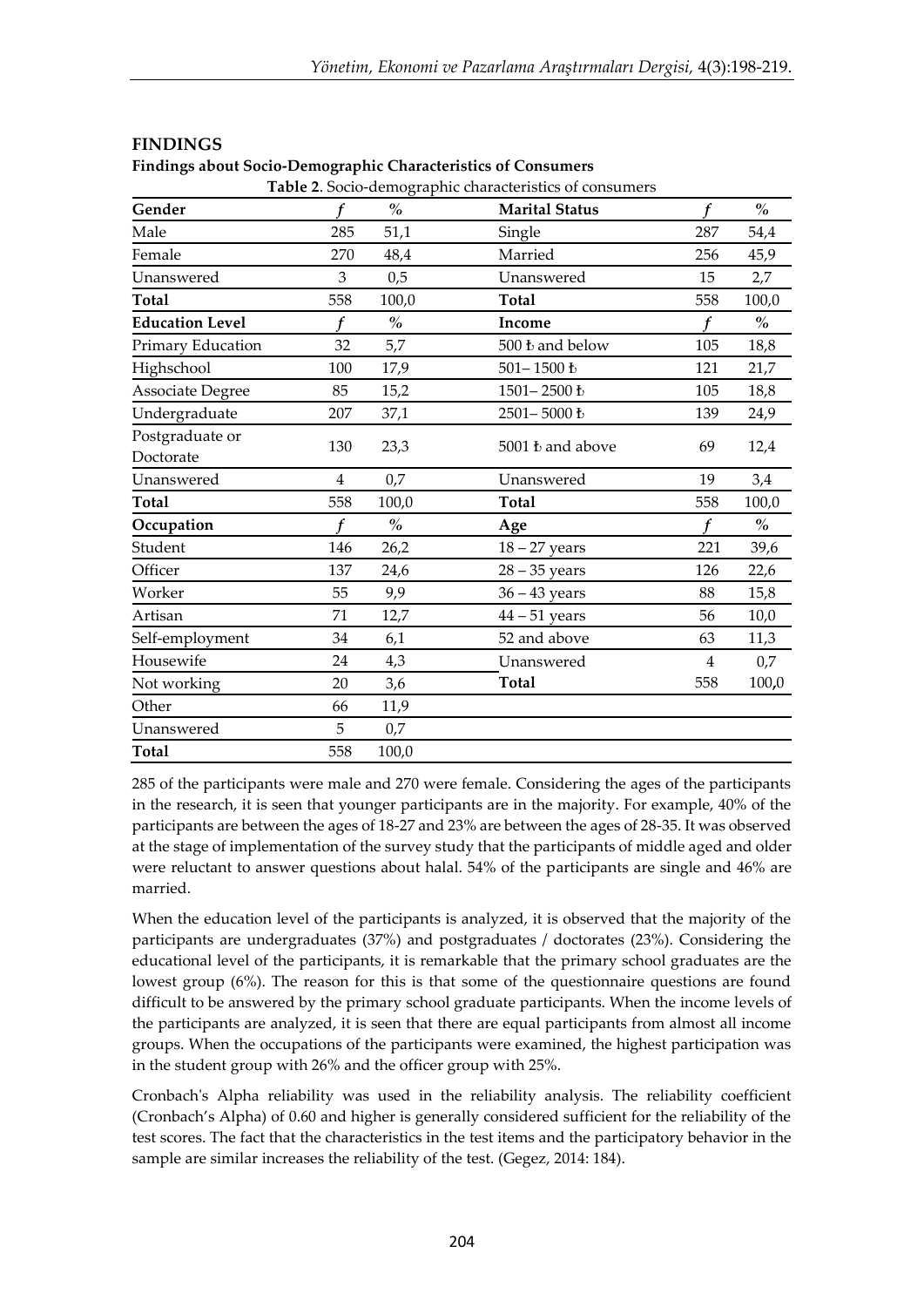| <b>Table 3.</b> The reliability value of the scale used in the survey study |                  |                 |  |  |  |  |
|-----------------------------------------------------------------------------|------------------|-----------------|--|--|--|--|
|                                                                             | Cronbach's Alpha | Number of Items |  |  |  |  |
| Religious Orientation Scale                                                 | .835             |                 |  |  |  |  |

**Table 3.** The reliability value of the scale used in the survey study

In this section, the findings about the scale which used in the research is analyzed. Prior to discussing the findings of the research, the reliability of the scale that is used in the study is examined through the Cronbach's Alpha coefficients  $(\alpha)$ . The analysis suggests that coefficient of religious orientation scale is ,835. Then, the scale is tested its suitability for exploratory factor analysis (EFA) through examining KMO test of sampling adequacy and Bartlett's test of sphericity, and it is found out that the scale is suitable for EFA. (See table: 3 and table 4). There is therefore no problem in continuing the study in line with the results obtained.

|                               | Kaiser-Meyer-Olkin Measure of Sampling Adequacy |          |  |
|-------------------------------|-------------------------------------------------|----------|--|
| Bartlett's Test of Sphericity | Approx. Chi-Square                              | 5343.497 |  |
|                               | аг                                              | 210      |  |
|                               | sig.                                            | ,000     |  |

As seen in the table four, it is concluded that the sample volume is sufficient since the KMO coefficient is above 0.80. According to the results of Bartlett Sphericity tests which are less than 5% and meaningful (0,000) (Durmuş et al. 2011:80), it can be interpreted that the data set is suitable for factor analysis.

| of Consumers |              |             |                        |       |                         |                        |  |
|--------------|--------------|-------------|------------------------|-------|-------------------------|------------------------|--|
|              |              | Eigenvalues |                        |       | <b>Total of Squares</b> |                        |  |
| Component    | <b>Total</b> | % Variance  | Cumulative<br>Variance | Total | % Variance              | Cumulative<br>Variance |  |
|              | 6.479        | 30,854      | 30,854                 | 5,711 | 27,193                  | 27,193                 |  |
| 2            | 4,001        | 19,054      | 49,909                 | 3,235 | 15,403                  | 42,596                 |  |
| 3            | 1,445        | 6,883       | 56,792                 | 2,164 | 10,303                  | 52,899                 |  |
| 4            | 1.091        | 5,193       | 61,985                 | 1.908 | 9,086                   | 61,985                 |  |

**Table 5.** Total Explained Variance Regarding Determination of Religious Orientations

When the table five is analyzed, the items are gathered in 4 groups and the total explained variance rate was 61.985%.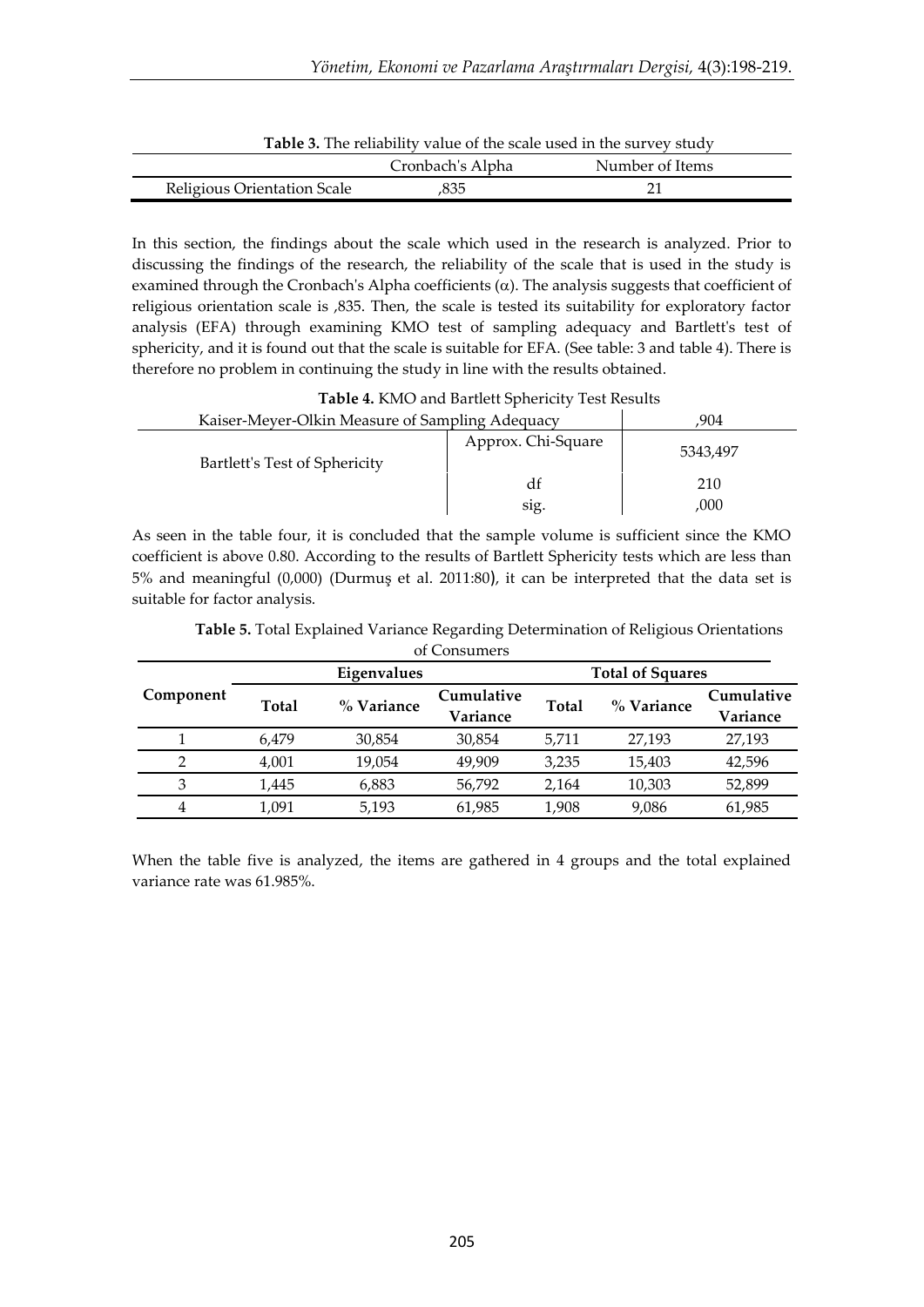|                                 | Question        | Expression                                                                                                                   | Factor | Explained<br>Variance | Reliability<br>Sig. |
|---------------------------------|-----------------|------------------------------------------------------------------------------------------------------------------------------|--------|-----------------------|---------------------|
|                                 | D <sub>4</sub>  | Religion is especially important to me in<br>that it answers many questions about<br>the meaning of life.                    | ,867   |                       |                     |
|                                 | D <sub>3</sub>  | I try to spread my faith to all areas of my<br>life.                                                                         | ,831   |                       |                     |
|                                 | D1              | It is particularly important for me to<br>devote time to religious activities.                                               | ,817   |                       |                     |
| Intrinsic Religious Orientation | D <sub>5</sub>  | I often strongly feel the presence of God<br>or a divine being.                                                              | ,799   |                       |                     |
|                                 | D <sub>8</sub>  | My religious belief determines my<br>approach to life.                                                                       | ,797   | 27,193                | ,909                |
|                                 | D <sub>2</sub>  | Unless there is a compelling reason, I<br>continue to go to places of worship.                                               | ,758   |                       |                     |
|                                 | D6              | I read written works about my faith.                                                                                         | ,729   |                       |                     |
|                                 | D7              | The purpose of joining a religious group<br>is to increase my religious knowledge<br>rather than building social friendship. | ,607   |                       |                     |
|                                 | D <sub>9</sub>  | The prayers I make alone are more<br>meaningful and sincere.                                                                 | ,560   |                       |                     |
|                                 | D17             | The main reason I am interested in<br>religion is that religious places are an<br>appropriate social activity environment.   | ,831   |                       |                     |
| Religious Interest              | D19             | One of the reasons for going to religious<br>places is that it helps me to be a part of<br>society.                          | ,813   | 15,403                | ,826                |
|                                 | D <sub>18</sub> | Sometimes I find it necessary to mediate<br>my religious belief to maintain my social<br>and economic position.              | ,794   |                       |                     |
|                                 | D15             | I pray as I am often taught to pray.                                                                                         | ,641   |                       |                     |
|                                 | D13             | Religious places are the most important<br>places for establishing good social<br>relations                                  | ,524   |                       |                     |
|                                 | D20             | The purpose of prayer is to provide a<br>happy and peaceful life.                                                            | ,783   |                       |                     |
|                                 | D12             | The main purpose of praying is to get<br>relief and protection.                                                              | ,673   | 10,303                | ,705                |
| Religion and Prayer             | D14             | The greatest benefit of religion is the<br>comfort it provides when I feel sad and<br>when a trouble arises.                 | ,653   |                       |                     |
|                                 | D21             | Religion is a life-balancing factor, just<br>like friendship, citizenship and other<br>loyalties.                            | ,550   |                       |                     |
|                                 | D <sub>10</sub> | I believe in my religion, but there are<br>many more important things in my life.                                            | ,690   | 9,086                 | ,675                |

# **Findings about Factor Analysis**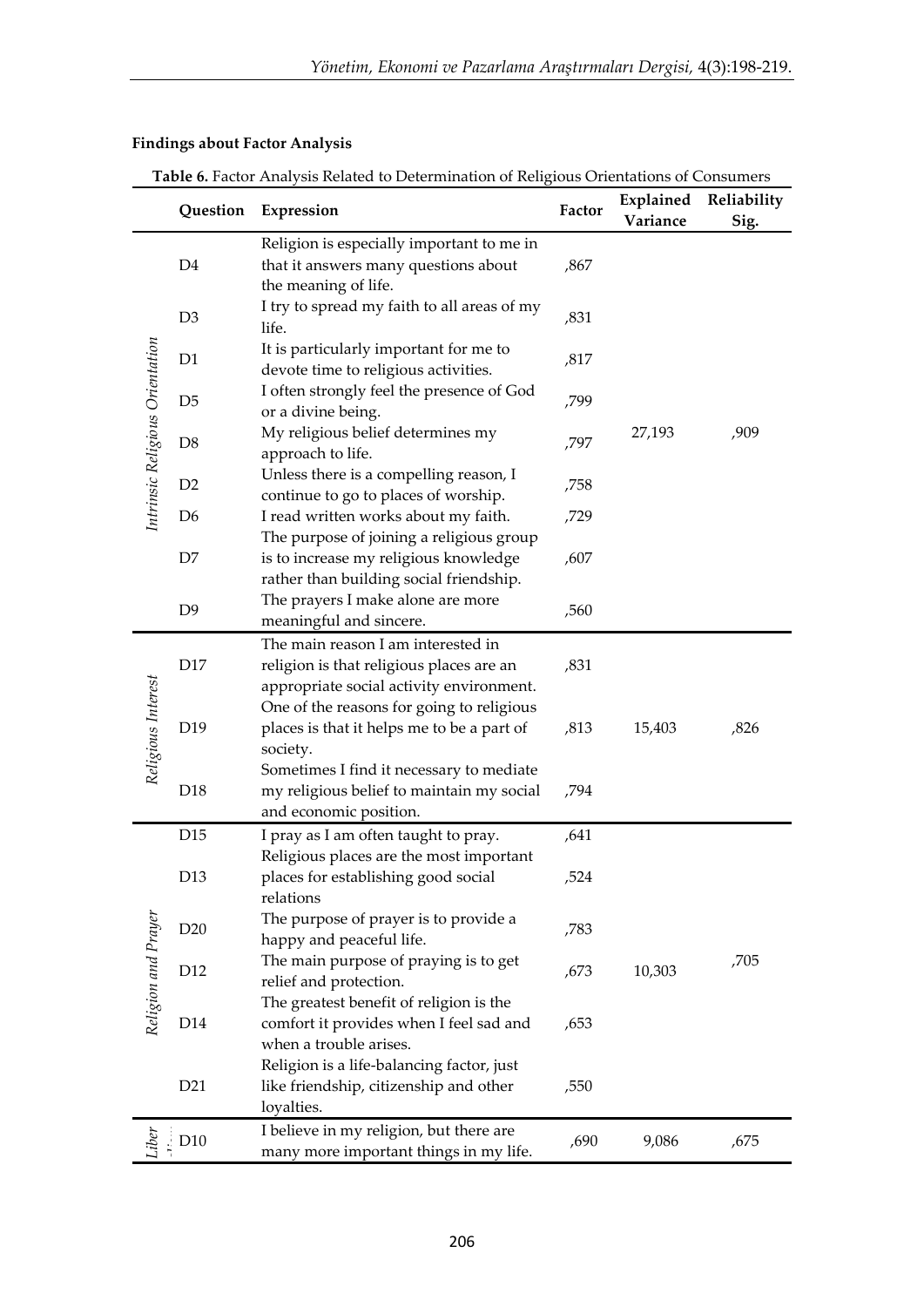| D <sub>11</sub> | It doesn't matter what I believe in as<br>long as I live a moral life.                            | .643   |
|-----------------|---------------------------------------------------------------------------------------------------|--------|
| D <sub>16</sub> | Although I am a religious person, I do<br>not want religious thoughts to affect my<br>daily work. | .616   |
|                 | The Total Explained Variance                                                                      | 61,985 |

As seen in the table six, the items are divided into four factors. As a result of the analysis, the total explained variance was 61.985% and the Cronbach Alpha value for *Intrinsic Religious Orientation* dimension was 0.909, for *Religious Interest* dimension it was 851, for *Religion and Prayer dimension it was* 0.724 and for *Liberalism* dimension it was 0.675 and for all dimensions it was calculated as 0.850, respectively.

The religious orientation scale, developed by Allport and Ross, is extremely important. The scale was applied to people from many different religions and translated into various languages. Namely, this scale which was translated into many different languages such as Persian and Polish, was applied successfully. This scale was successfully applied in some earlier studies conducted in Turkey, as well (Yener, 2011). As a result of the factor analysis in this study, the factors that 21 items belong to are shown in the table six, and the naming of the factors is (1) *Intrinsic Religious Orientation*, (2) *Religious Interest*, (3) *Religion and Prayer*, (4) *Liberalism*.

#### **Independent T Test and ANOVA Analysis Related to Religious Orientations of Consumers**

**H1**: "There is a Difference Among the Means of Factors Related to Religious Orientations According to the Gender Variable."

|                                         | Gender | N   | M      | Sd      | $\boldsymbol{T}$ | sig  |
|-----------------------------------------|--------|-----|--------|---------|------------------|------|
|                                         | Male   | 277 | 3,8953 | ,88942  | $-0.098$         | ,922 |
| Intrinsic Religious Orientation         | Female | 259 | 3,9026 | ,83561  |                  |      |
|                                         | Male   | 272 | 2,4096 | 1,04528 |                  |      |
| Religious Interest                      | Female | 264 | 2,2902 | ,93152  | 1,395            | ,164 |
|                                         | Male   | 276 | 3,5154 | ,94146  |                  |      |
| Religion and Prayer                     | Female | 264 | 3,6979 | ,88711  | $-2,316$         | ,021 |
|                                         | Male   | 273 | 2,5531 | 1,10505 |                  |      |
| Liberalism                              | Female | 263 | 2,5120 | 1,08803 | ,433             | .665 |
|                                         | Male   | 259 | 3,0908 | ,64891  |                  |      |
| Religious Orientation Mean <sup>4</sup> | Female | 246 | 3,0898 | ,60757  | ,019             | ,985 |

**Table 7.** T Test Results According to the Gender Variable of Items Related to Determination of  $R_{\text{R}}$ 

According to the results of the Independent T test conducted to determine whether there is a difference among the dimensions related to religious orientation according to the gender variable, there was a difference only in the Religion and Prayer dimension (sig <0.05.) In other words, it was observed that there was a difference among the gender variables of the participants regarding Religion and Prayer dimension. When the mean values of the participants are analyzed, it can be said that female participants are more sensitive than the male participants in terms of Religion and Prayer Dimension as they have a higher mean than the male ones.

<sup>4</sup> There are twenty one items in the scale. Since the factor loads of the related items are higher than 0.40, all items are subjected to factor analysis. Religious Orientation Mean refers to the mean value of twenty-one items and is considered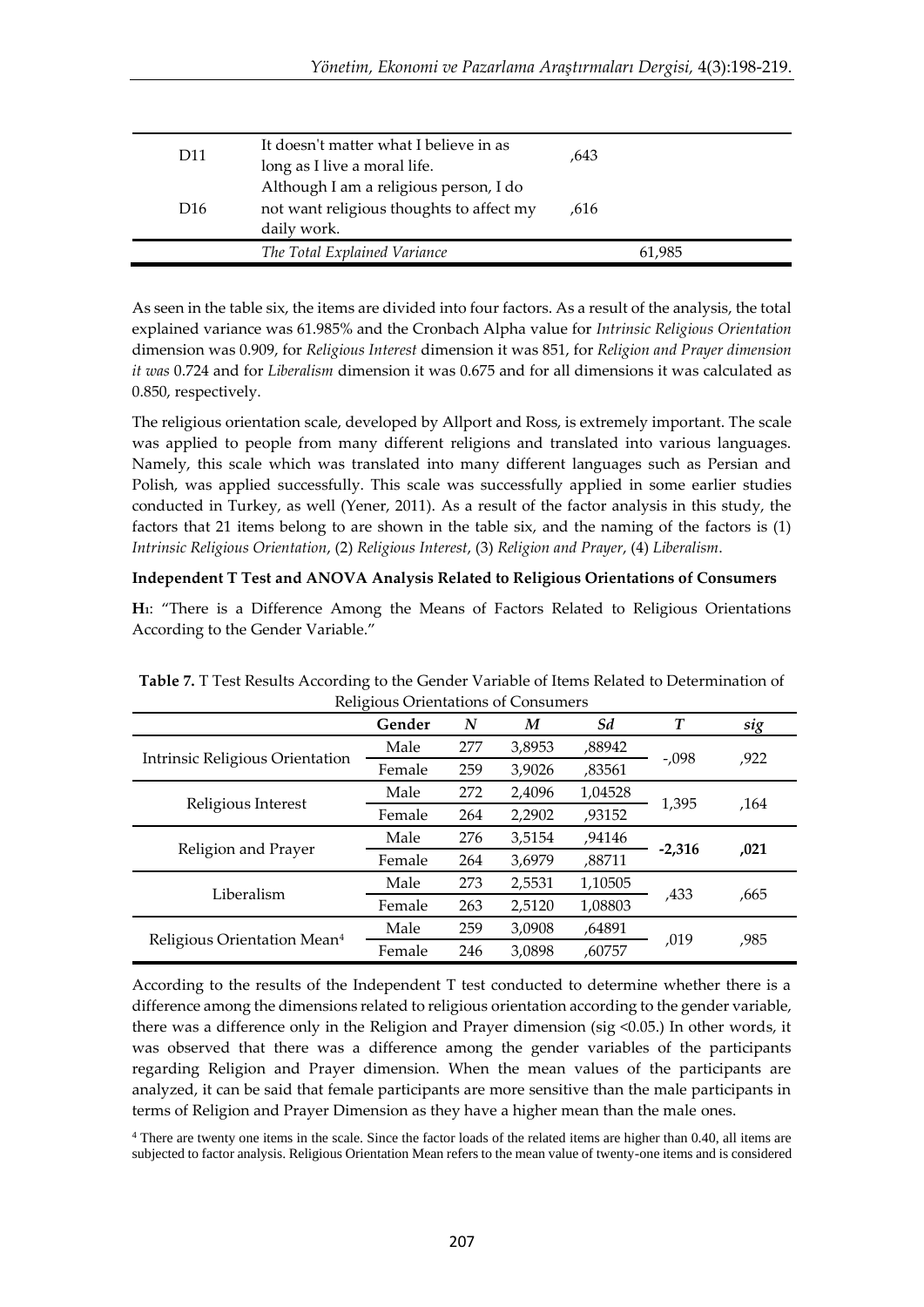a different factor.

In their study, Özdemir and Yaylı (2014) also showed that female consumers place more emphasis on their religious lives than male consumers.

In terms of religion and prayer dimension, "There is a Difference Among the Means of Factors Related to Religious Orientation by Gender Variable."  $H_1$  was accepted (sig <0.05.). However, in all other dimensions (Intrinsic Religious Orientation, Religious Interest and Liberalism), H1 was rejected (sig> 0.05.). In this case, it can be said that the gender variable for religious orientation only makes a difference in Religion and Prayer Dimension.

**H2:** "There is a Difference Among the Means of Factors Related to Religious Orientations According to the Marital Status Variable."

| Determination of Rengious Orientations of Consumers |                          |     |        |         |                  |      |  |
|-----------------------------------------------------|--------------------------|-----|--------|---------|------------------|------|--|
|                                                     | Marital<br><b>Status</b> | N   | M      | Sd      | $\boldsymbol{T}$ | Sig  |  |
|                                                     | Single                   | 257 | 3,8993 | ,83656  |                  |      |  |
| Intrinsic Religious Orientation                     | Married                  | 246 | 3,8916 | ,88011  | ,100             | ,920 |  |
|                                                     | Single                   | 257 | 2,2677 | ,93705  |                  |      |  |
| Religious Interest                                  | Married                  | 245 | 2,4155 | 1,04548 | $-1,670$         | ,096 |  |
|                                                     | Single                   | 261 | 3,6015 | ,89132  |                  |      |  |
| Religion and Prayer                                 | Married                  | 245 | 3,6327 | ,92924  | $-0.384$         | ,701 |  |
|                                                     | Single                   | 257 | 2,3852 | 1,07525 |                  |      |  |
| Liberalism                                          | Married                  | 246 | 2,6775 | 1,10241 | $-3,010$         | ,003 |  |
|                                                     | Single                   | 244 | 3,0311 | ,61634  |                  |      |  |
| Religious Orientation Mean <sup>5</sup>             | Married                  | 229 | 3.1430 | ,63643  | $-1,941$         | ,053 |  |

**Table 8**. T Test Results According to the Marital Status Variable of Items Related to Determination of Religious Orientations of Consumers

According to the Independent T test results conducted to determine whether there is a difference among the religious orientation-related dimensions according to the marital status variable, the difference appeared only in Liberalism dimension (sig<0.05.) In other words, it was observed that there was a difference among the marital status variables of the participants regarding the Liberalism dimension. Considering the mean values of the participants, it was seen that married participants had a higher mean than the single participants in terms of Liberalism dimension. In this context, it can be said that married participants are more sensitive in terms of Liberalism dimension. For Liberalism dimension, the hypothesis "There Is a Difference Among the Means of Factors Related to Religious Orientations According to the Marital Status Variable" H<sub>2</sub> was accepted (sig <0.05). However, in other dimensions (Intrinsic Religious Orientation, Religious Interest, Religion and Prayer) H<sub>2</sub> was rejected (sig $>0.05$ ). In this case, it can be said that the marital status variable for religious orientation only makes a difference in Liberalism dimension.

**H3**: "There is a Difference Among the Means of Factors Related to Religious Orientations According to the Education Variable."

<sup>&</sup>lt;sup>5</sup>There are twenty one items in the scale. Since the factor loads of the related items are higher than 0.40, all items are subjected to factor analysis. Religious Orientation Mean refers to the mean value of twenty-one items and is considered a different factor.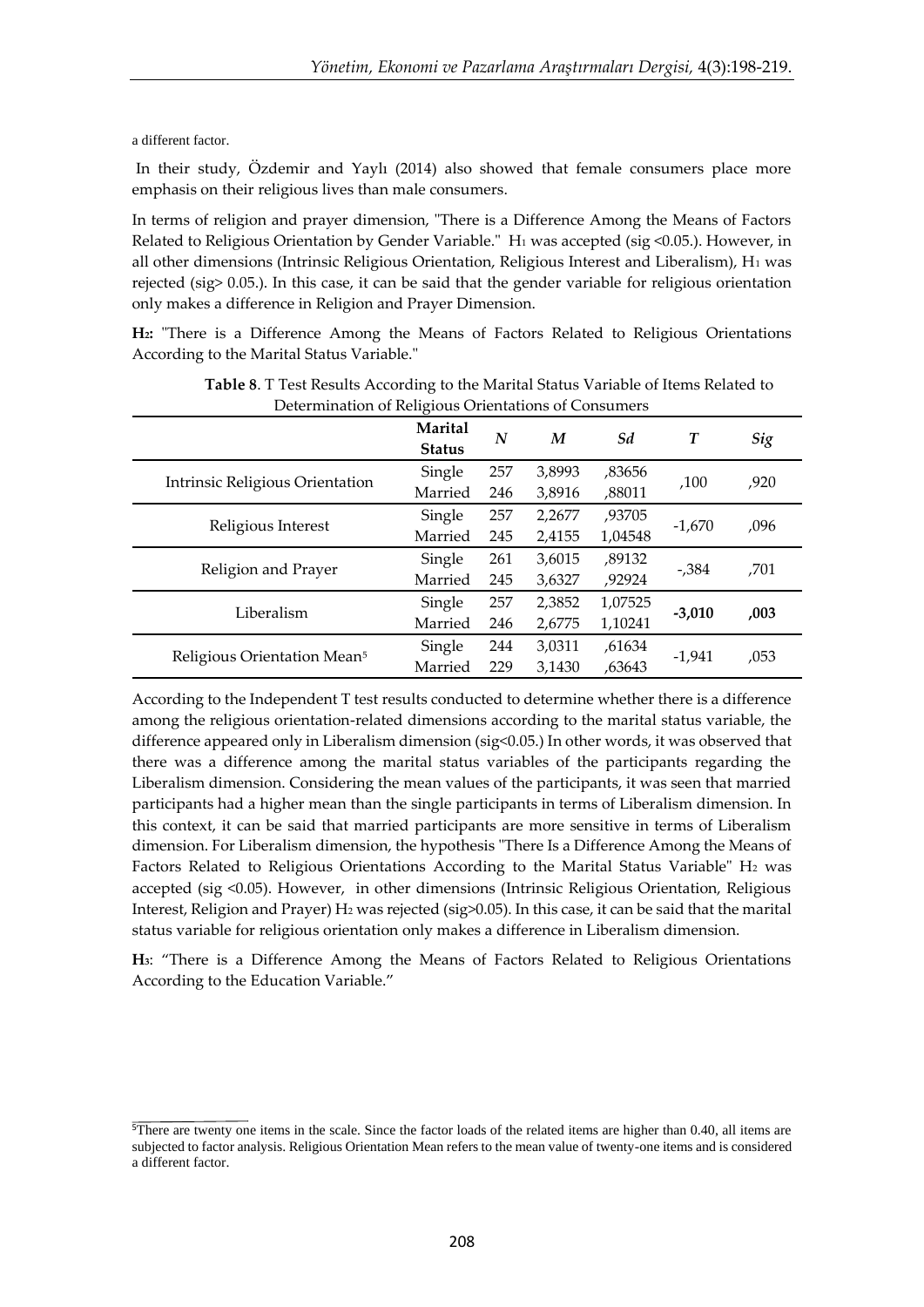|                                            | Education                 | $\boldsymbol{N}$ | $\boldsymbol{M}$ | Sd                    | $\boldsymbol{F}$ | <b>Sig</b> |
|--------------------------------------------|---------------------------|------------------|------------------|-----------------------|------------------|------------|
|                                            | Primary Education         | 30               | 4,2222           | ,91485                |                  |            |
| <b>Intrinsic Religious</b>                 | Highschool                | 94               | 3,8475           | ,90237                | 3,112            |            |
| Orientation                                | <b>Associate Degree</b>   | 83               | 4,1017           | ,68520                | 3 > 5            | ,015       |
|                                            | Undergraduate             | 201              | 3,8668           | ,84174                |                  |            |
|                                            | Postgraduate or Doctorate | 127              |                  | 3,7699, 92563         |                  |            |
|                                            | Primary Education         | 31               |                  | 2,6581 1,16984 10,030 |                  |            |
|                                            | Highschool                | 94               |                  | 2,5787 1,10734        | 1 > 5            |            |
| Religious Interest                         | Associate Degree          | 81               |                  | 2,7704 1,12832        | 2 > 4            | ,000       |
|                                            | Undergraduate             | 200              |                  | 2,2210, 90279         | 2 > 5            |            |
|                                            | Postgraduate or Doctorate | 129              |                  | 2,0512,73921          | 3 > 4<br>3 > 5   |            |
|                                            | Primary Education         | 31               |                  | 3,9435, 33254         |                  |            |
|                                            | Highschool                | 94               |                  | 3,4335 1,04610        | 5,435            |            |
| Religion and Prayer                        | Associate Degree          | 84               |                  | 3,8690,76980          | 1>5              | ,000       |
|                                            | Undergraduate             | 203              |                  | 3,6478, 85688         | 3 > 5            |            |
|                                            | Postgraduate or Doctorate | 127              |                  | 3,4016, 94237         |                  |            |
|                                            | Primary Education         | 30               |                  | 2,3444 1,19860        |                  |            |
|                                            | Highschool                | 97               |                  | 2,4467 1,07247        |                  |            |
| Liberalism                                 | Associate Degree          | 81               |                  | 2,7202 1,09856 1,082  |                  | ,365       |
|                                            | Undergraduate             | 199              |                  | 2,5008 1,11256        |                  |            |
|                                            | Postgraduate or Doctorate | 128              |                  | 2,5859 1,05471        |                  |            |
|                                            | Primary Education         | 29               |                  | 3,2652,80250          |                  |            |
|                                            | Highschool                | 85               | 3,0889           | ,68670                | 6,489            |            |
| Religious<br>Orientation Mean <sup>6</sup> | <b>Associate Degree</b>   | 76               |                  | 3,3708 ,68265         | 3 > 2<br>3 > 4   | ,000       |
|                                            | Undergraduate             | 192              |                  | 3,0471,58026          | 3 > 5            |            |
|                                            | Postgraduate or Doctorate | 122              | 2,9439           | ,51684                |                  |            |

**Table 9.** Anova Test Results According to the Education Variable of Items Related to the Determination of Religious Orientations of Consumers

Anova test was conducted to test the relationship among the factors related to religious orientation according to education variable. There seem a difference in Intrinsic Religious Orientation, Religious Interest, Religion and Prayer, and Religious Orientation Mean (sig<0.05).

Post Hoc tests were conducted to find the difference among the dimensions. The results were given below:

In the Intrinsic Religious Orientation dimension, there is a difference between the means of associate degree graduates and postgraduate / doctorate graduates. Associate degree graduates have a higher mean than postgraduate / doctorate graduates. Accordingly, it can be said that associate degree graduates are more affected than postgraduate / doctorate graduates in Intrinsic Religious Orientation.

In the Religious Interest dimension, there is a difference between the means of postgraduate / doctorate graduates and the means of primary, secondary and associate degree graduates.

<sup>6</sup>There are twenty one items in the scale. Since the factor loads of the related items are higher than 0.40, all items are subjected to factor analysis. Religious Orientation Mean refers to the mean value of twenty-one items and is considered a different factor.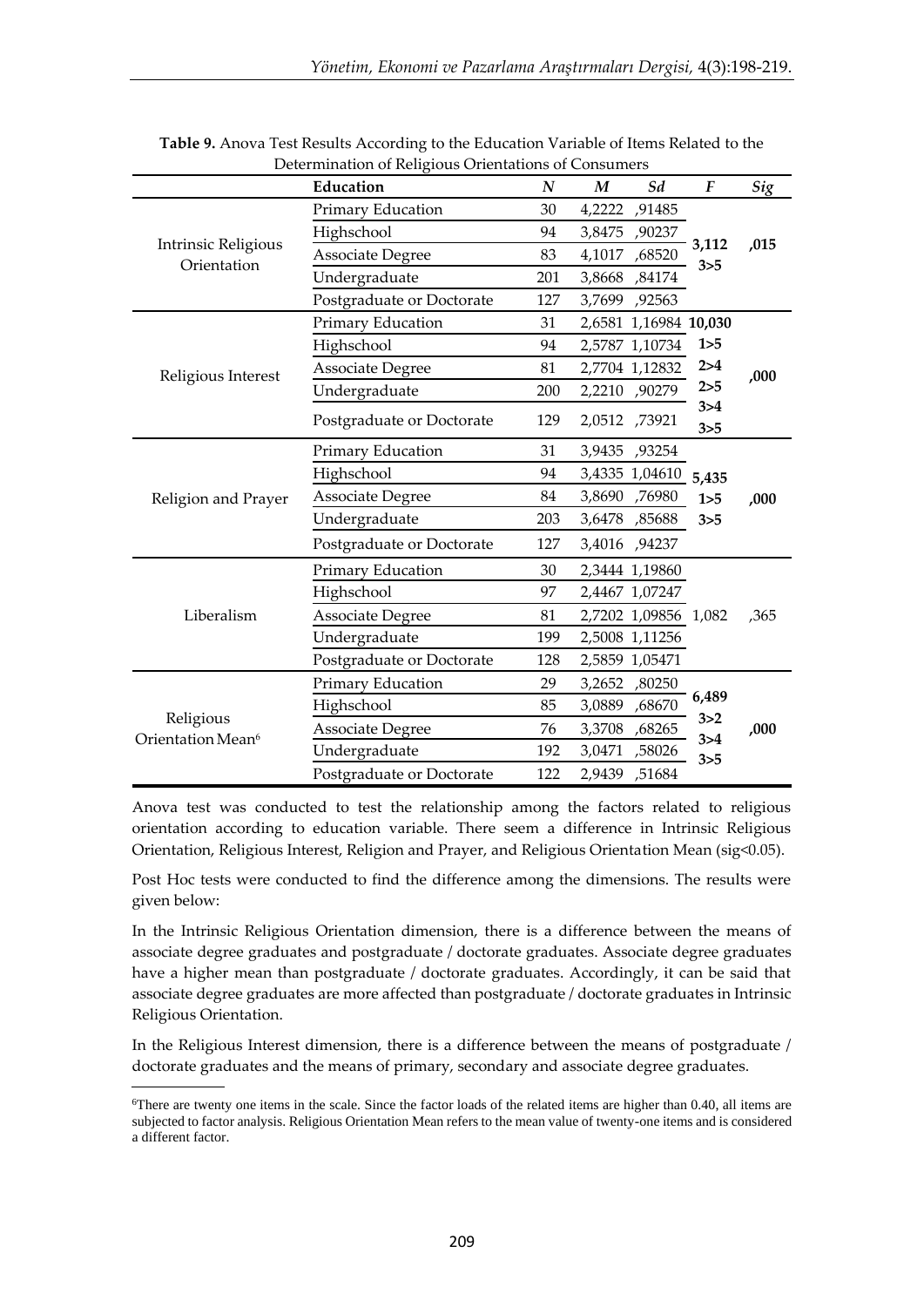In addition, there is a difference between the means of secondary education graduates and the means of undergraduate and postgraduate / doctorate graduates, and between the means of associate degree graduates and undergraduate ones. In general, it can be said that the participants with high educational level are less affected than the participants with low educational level in Religious Interest dimension. In other words, it can be said that with the increase in the level of education, the level of influence of the participants in the Religious Interest dimension decreases. It can be easily seen from Table 9 below.

|                    |                        | Education | Religious Interest |           |
|--------------------|------------------------|-----------|--------------------|-----------|
|                    | Pearson<br>Correlation | 1         |                    | $-.227**$ |
| Education          | Sig. $(2-$<br>tailed)  |           |                    | ,000      |
|                    | N                      | 554       |                    | 535       |
|                    | Pearson<br>Correlation | $-.227**$ |                    | 1         |
| Religious Interest | Sig. $(2-$<br>tailed)  | ,000      |                    |           |
|                    | N                      | 535       |                    | 537       |

| Table 10. Determination of the Relationship Between Religious Interest Dimension and |  |
|--------------------------------------------------------------------------------------|--|
| <b>Education Variable by Correlation Analysis</b>                                    |  |

There is a difference between the means of elementary and associate degree graduates and postgraduate / doctorate graduates in the dimension of Religion and Prayer. Postgraduate / doctorate graduates have a lower mean than primary and associate degree graduates. In this context, it can be said that postgraduate / doctorate graduates are less affected than primary and associate degree graduates in the dimension of Religion and Prayer. Similarly, it can be said that with the increase in the level of education, the level of influence of the participants in Religion and Prayer dimension may decrease (r:,-227; sig<0,01).

When the Religious Orientation Mean dimension which is related to religious orientation is analyzed, there is a difference between the means of associate degree graduates and the means of secondary, undergraduate and postgraduate / doctorate graduates. Associate degree graduates have a higher mean than secondary, undergraduate and postgraduate / doctorate graduates. Therefore, considering the Religious Orientation Mean dimension that is related to religious orientation, it can be said that associate degree graduates are more affected than secondary education, undergraduate and graduate / doctorate graduates.

In general, considering the education variable, it is seen that with the increase in the education levels of the participants, the level of the participants' affected by the religious orientation dimensions of Religious Interest and Religion and Prayer dimensions may decrease. In other words, it can be said that the participants with high education level have low sensitivity in terms of Religious Interest and Religion and Prayer dimensions.

In this context, for the "Intrinsic Religious Orientation, Religious Interest, Religion and Prayer and Religious Orientation Mean dimensions, "There is a Difference Among the Means of the Factors Related to Religious Orientation According to the Education Variable." H<sub>3</sub> was accepted (sig  $\leq$ 0.05). However, regarding the liberalism dimension, H<sub>3</sub> was rejected (sig $\geq$ 0.05).

**H4:** "There is a Difference Among the Means Of The Factors Related to Religious Orientation According to the Age Variable."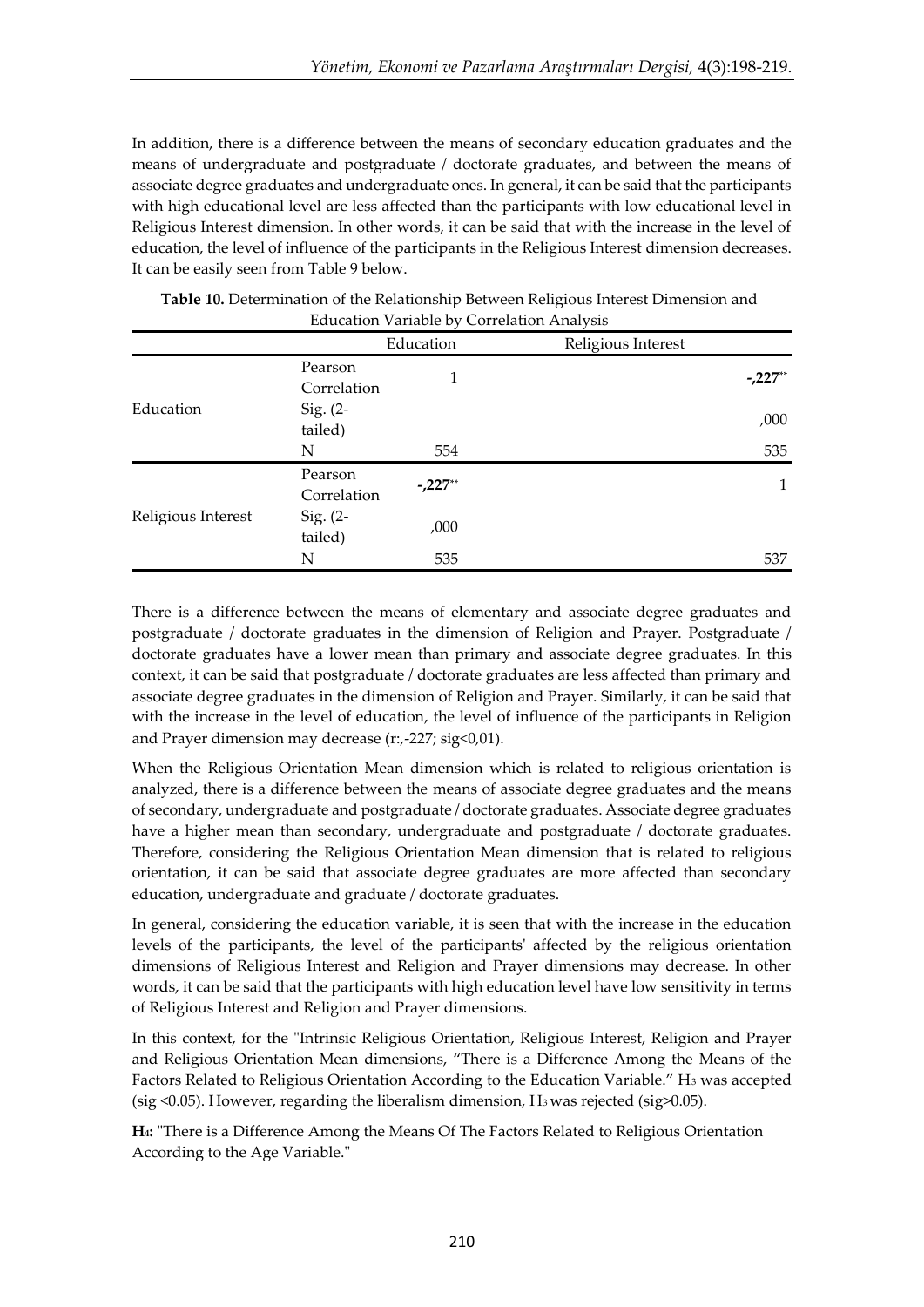|                                           | scientification of rienzious Onemations of Consumers<br>Age | $\boldsymbol{N}$ |     | $\boldsymbol{M}$ |        | Sd |         | $\boldsymbol{F}$ |            | Sig |      |
|-------------------------------------------|-------------------------------------------------------------|------------------|-----|------------------|--------|----|---------|------------------|------------|-----|------|
|                                           | $18 - 27$ years                                             |                  | 218 |                  | 3,9368 |    | ,84166  |                  |            |     |      |
|                                           | $28 - 35$ years                                             |                  | 119 |                  | 3,6349 |    | ,89290  |                  | 5,730      |     |      |
| <b>Intrinsic Religious</b><br>Orientation | $36 - 43$ years                                             |                  | 85  |                  | 3,8484 |    | ,86388  |                  | 2<1<br>2<5 |     | ,000 |
|                                           | $44 - 51$ years                                             |                  | 53  |                  | 4,0084 |    | ,85203  |                  |            |     |      |
|                                           | 52 and above                                                |                  | 60  |                  | 4,2407 |    | ,74301  |                  | 3<5        |     |      |
|                                           | $18 - 27$ years                                             |                  | 215 |                  | 2,3516 |    | 1,01626 |                  |            |     |      |
|                                           | $28 - 35$ years                                             |                  | 120 |                  | 2,3500 |    | ,88280  |                  |            |     |      |
| Religious Interest                        | $36 - 43$ years                                             |                  | 87  |                  | 2,1494 |    | ,95295  |                  | 1,718      |     | ,145 |
|                                           | $44 - 51$ years                                             |                  | 55  |                  | 2,4909 |    | ,97207  |                  |            |     |      |
|                                           | 52 and above                                                |                  | 58  |                  | 2,5414 |    | 1,14555 |                  |            |     |      |
|                                           | $18 - 27$ years                                             |                  | 221 |                  | 3,6357 |    | ,94009  |                  |            |     |      |
|                                           | $28 - 35$ years                                             |                  | 120 |                  | 3,5500 |    | ,85048  |                  |            |     |      |
| Religion and Prayer 36 - 43 years         |                                                             |                  | 87  |                  | 3,5718 |    | ,93612  |                  | ,205       |     | ,935 |
|                                           | $44 - 51$ years                                             |                  | 54  |                  | 3,6296 |    | ,96243  |                  |            |     |      |
|                                           | 52 and above                                                |                  | 57  |                  | 3,6009 |    | ,92203  |                  |            |     |      |
|                                           | $18 - 27$ years                                             |                  | 216 |                  | 2,4167 |    | 1,15436 |                  |            |     |      |
|                                           | $28 - 35$ years                                             |                  | 120 |                  | 2,6361 |    | ,96531  |                  |            |     |      |
| Liberalism                                | $36 - 43$ years                                             |                  | 83  |                  | 2,5904 |    | 1,03636 |                  | 1,630      |     | ,165 |
|                                           | $44 - 51$ years                                             |                  | 56  |                  | 2,7679 |    | 1,13870 |                  |            |     |      |
|                                           | 52 and above                                                |                  | 60  |                  | 2,4722 |    | 1,13212 |                  |            |     |      |
|                                           | $18 - 27$ years                                             |                  | 207 |                  | 3,0835 |    | ,66842  |                  |            |     |      |
| Religous                                  | $28 - 35$ years                                             |                  | 114 |                  | 3,0345 |    | ,54976  |                  |            |     |      |
| Orientation                               | $36 - 43$ years                                             |                  | 81  |                  | 3,0335 |    | ,60556  |                  | 1,427      |     | ,224 |
| Mean <sup>7</sup>                         | $44 - 51$ years                                             |                  | 50  |                  | 3,2449 |    | ,72207  |                  |            |     |      |
|                                           | 52and above                                                 |                  | 52  |                  | 3,1813 |    | ,55560  |                  |            |     |      |

**Table 11.** Anova Test Results According to the Age Variable of Items Related to the Determination of Religious Orientations of Consumers

Anova test was conducted to test the relationship among factors related to religious orientation by age variable. According to the results of the Anova test, there is a difference only in the Intrinsic Religious Orientation dimension (sig <0.05).

Post Hoc tests were conducted to find the difference among the dimensions. The results were given below:

There is a difference between the means of the participants in the age group of 52 and above and the means of the participants in the age group of 28-35 and 36-43 in the Intrinsic Religious Orientation dimension. In addition, there is a difference between the means of the participants in the 18-27 age group and the means of the participants in the 28-35 age group. As in participants in the age group of 52 and above have higher mean than participants in the 28-35 and 36-43 age groups; participants between 18-27 have higher mean than participants in the 28-35 age group. In this context, it can be said that the participants in the age group of 52 and above are more affected than the participants in the 28-35 and 36-43 age groups. The same can be said for 18-27 age group participants. In general, it can be said that the older the participant is, the greater he/she is affected by the Intrinsic Religious Orientation dimension (except 18-27).

There are twenty one items in the scale. Since the factor loads of the related items are higher than  $0.40$ , all items are subjected to factor analysis. Religious Orientation Mean refers to the mean value of twenty-one items and is considered a different factor.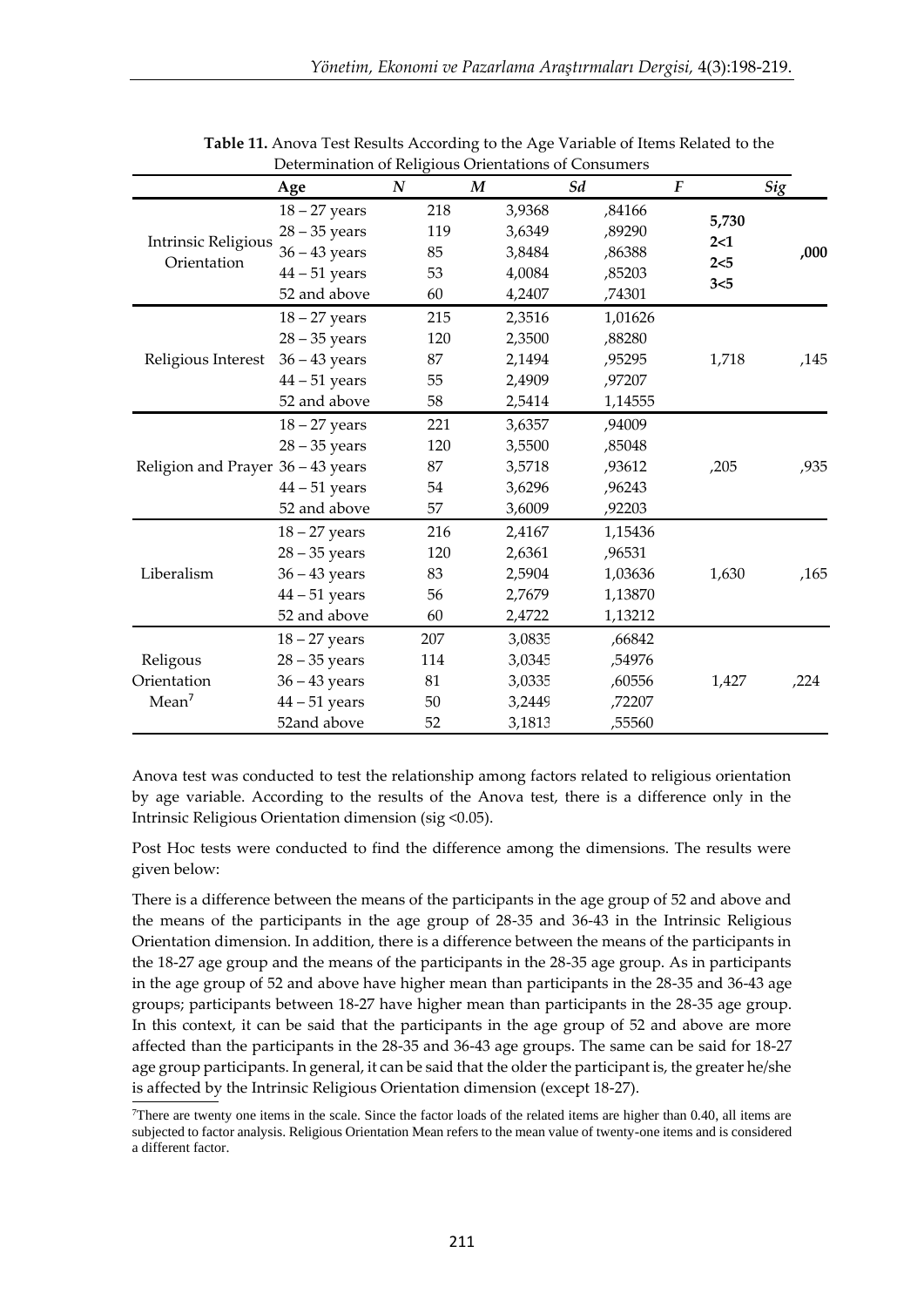|             |                            | Age     | Intrinsic Religion Dimension |
|-------------|----------------------------|---------|------------------------------|
|             | Pearson Correlation        |         | $,096*$                      |
| Age         | Sig. (2-tailed)            |         | ,026                         |
|             | N                          | 554     | 535                          |
| Intrinsic   | <b>Pearson Correlation</b> | $,096*$ |                              |
| Religion    | Sig. (2-tailed)            | ,026    |                              |
| Dimension N |                            | 535     | 538                          |

**Table 12.** Determination of the Relationship Between Intrinsic Religion Dimension and Age Variable by Correlation Analysis

In this context, for the Intrinsic Religious Orientation dimension, "There Is a Difference Among the Means of the Factors Related to Religious Orientation by Age Variable." H<sup>4</sup> was accepted (sig<0.05). For all other dimensions (Religious Interest, Religion and Prayer, Liberalism, Religious Orientation Mean), H<sup>4</sup> was rejected (p>0.05). In other words, it can be said that the age variable makes a difference only for the Intrinsic Orientation dimension. (r:,096; sig<0,05).

**H5**: "There is a Difference Among the Means of the Factors Related to Religious Orientation According to the Income Variable."

|                                        | Determination of Religious Orientations of Consumers | N   | M      | Sd      | $\boldsymbol{F}$ | Sig  |
|----------------------------------------|------------------------------------------------------|-----|--------|---------|------------------|------|
|                                        | 500 ₺ and below                                      | 104 | 3,9476 | ,78962  |                  |      |
|                                        | $501 - 1500$ $\rm{t}$                                | 116 | 3,9444 | ,92470  |                  |      |
| Intrinsic Religious Orientation        | $1501 - 2500$ $\hbar$                                | 101 | 3,9670 | ,80439  | 1,017            | ,398 |
|                                        | $2501 - 5000$ $\hbar$                                | 132 | 3,8283 | ,86136  |                  |      |
|                                        | 5001 ₺ and above                                     | 67  | 3,7512 | ,98285  |                  |      |
|                                        | 500 ₺ and below                                      | 104 | 2,2923 | 1,01290 |                  |      |
|                                        | $501 - 1500$ $\hbar$                                 | 116 | 2,4500 | 1,05431 | 3,359            |      |
| Religious Interest                     | $1501 - 2500$ $\hbar$                                | 100 | 2,4720 | 1,03963 | 2 > 5            | ,010 |
|                                        | $2501 - 5000$ $\hbar$                                | 136 | 2,3809 | ,93741  | 3 > 5<br>4 > 5   |      |
|                                        | 5001 ₺ and above                                     | 66  | 1,9636 | ,77730  |                  |      |
|                                        | 500 ₺ and below                                      | 104 | 3,6731 | ,92961  |                  |      |
|                                        | $501 - 1500$ $\hbar$                                 | 118 | 3,6483 | ,96034  |                  |      |
| Religion and Prayer                    | $1501 - 2500$ $\hbar$                                | 118 | 3,6483 | ,96034  | 1,521            | ,195 |
|                                        | $2501 - 5000$ $\hbar$                                | 103 | 3,6820 | ,88159  |                  |      |
|                                        | 5001 t and above                                     | 66  | 3,3750 | ,93258  |                  |      |
|                                        | 500 ₺ and below                                      | 101 | 2,4488 | 1,14933 |                  |      |
|                                        | $501 - 1500$ $\hbar$                                 | 116 | 2,4569 | 1,10557 |                  |      |
| Liberalism                             | $1501 - 2500$ $\hbar$                                | 103 | 2,5307 | 1,06482 | ,522             | ,719 |
|                                        | $2501 - 5000$ $\hbar$                                | 133 | 2,6115 | 1,11100 |                  |      |
|                                        | 5001 ₺ and above                                     | 68  | 2,6029 | 1,04660 |                  |      |
|                                        | 500 ₺ and below                                      | 99  | 3,0784 | ,62707  |                  |      |
|                                        | $501 - 1500$ $\hbar$                                 | 109 | 3,1135 | ,70361  |                  |      |
| Religous Orientation Mean <sup>8</sup> | $1501 - 2500$ $\hbar$                                | 96  | 3,1671 | ,64677  | 1,845            | ,119 |
|                                        | $2501 - 5000$ $\hbar$                                | 126 | 3,0992 | ,60210  |                  |      |
|                                        | 5001 t and above                                     | 63  | 2,9011 | ,48240  |                  |      |

**Table 13.** Anova Test Results According to Income Variable of Items Related to Determination of Religious Orientations of Consumers

<sup>8</sup>There are twenty one items in the scale. Since the factor loads of the related items are higher than 0.40, all items are subjected to factor analysis. Religious Orientation Mean refers to the mean value of twenty-one items and is considered a different factor.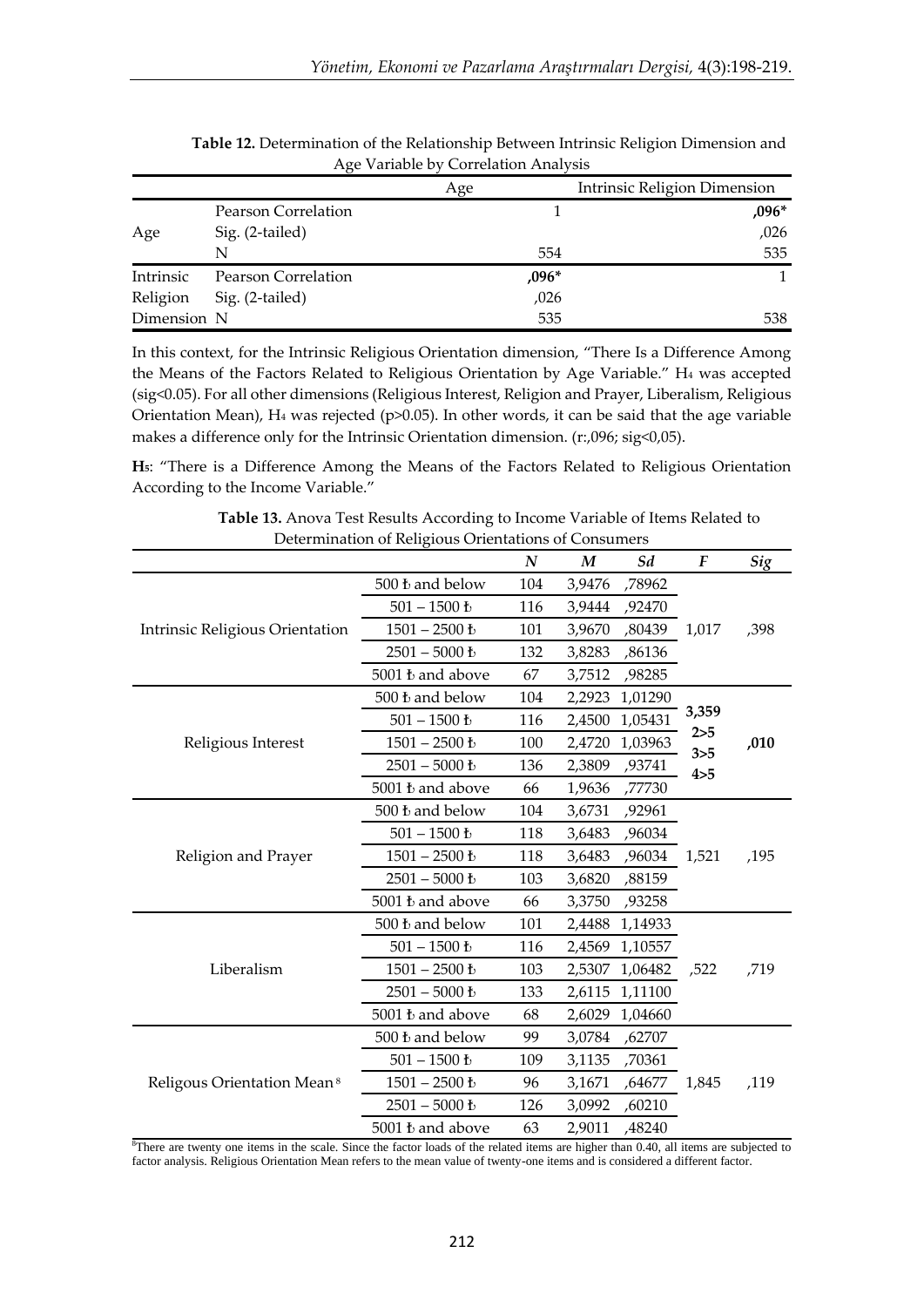Anova test was conducted to test the relationship among the factors related to religious orientation according to the income variable. According to the Anova test results, there appeared a difference only in the Religious Interest dimension (sig<0.05). Post Hoc tests were conducted to find the difference among the dimensions. The results were given below.

In the Religious Interest dimension, there is a difference between the means of the participants whose income is 5001 TL and above and those whose income is between 501-1500 TL, 1501-2500 TL and 2501 and 5000 TL. Participants with an income of 5001 TL and above have a mean of less than those whose income is 501-1500 TL, 1501-2500 TL and 2501 and 5000 TL. Therefore, it can be said that the participants whose income is 5001 TL and above are less affected than the participants whose income is relatively low in the Religious Interest dimension. In this context, as the income variable increases, the influence of the participants in the Religious Interest dimension decreases. In other words, it can be said that the participants with low income are more affected by the dimension of Religious Interest.

In this context, for the Religious Interest dimension, "There Is a Difference Among the Means of the Factors Related to Religious Orientation According to the Income Variable." H<sub>5</sub> was accepted (sig<0.05). However, for all other dimensions (Intrinsic Religious Orientation, Religion and Prayer, Liberalism and Religious Orientation Mean) H<sub>5</sub> was rejected (sig> 0.05). In other words, it can be said that the income variable only makes a difference for the Religious Interest dimension.

**H6**: "There is a Difference Among the Means of Factors Related to Religious Orientation According to the Occupation Variable."

|                                 | Determination of Religious Orientations of Consumers | N   | M      | Sd      | F          | Sig  |
|---------------------------------|------------------------------------------------------|-----|--------|---------|------------|------|
|                                 | Student                                              |     |        |         |            |      |
|                                 |                                                      | 145 | 3,9057 | ,87404  |            |      |
|                                 | Officer                                              | 130 | 3,7333 | ,86627  |            |      |
|                                 | Worker                                               | 49  | 3,7415 | 1,01820 |            |      |
| Intrinsic Religious Orientation | Artisan                                              | 71  | 4,0814 | ,63105  | 2,584      | ,013 |
|                                 | Self-employment                                      | 33  | 3,8350 | 1,04863 | 2 < 6      |      |
|                                 | Housewife                                            | 24  | 4,3241 | ,73770  |            |      |
|                                 | Not working                                          | 20  | 4,1222 | ,48753  |            |      |
|                                 | Other                                                | 62  | 3,9749 | ,81462  |            |      |
|                                 | Student                                              | 143 | 2,2490 | ,91011  |            |      |
|                                 | Officer                                              | 133 | 2,2376 | ,90156  |            |      |
|                                 | Worker                                               | 52  | 2,8154 | 1,18675 | 3,367      |      |
| Religious Interest              | Artisan                                              | 67  | 2,4448 | ,90374  | 1<3        | ,002 |
|                                 | Self-employment                                      | 33  | 2,7455 | 1,33629 | 2<3<br>8<3 |      |
|                                 | Housewife                                            | 23  | 2,2957 | ,78363  |            |      |
|                                 | Not working                                          | 19  | 2,3053 | ,82561  |            |      |
|                                 | Other                                                | 64  | 2,1656 | 1,03375 |            |      |
|                                 | Student                                              | 145 | 3,6500 | ,87767  |            |      |
|                                 | Officer                                              | 130 | 3,5038 | ,92760  |            |      |
|                                 | Worker                                               | 53  | 3,6840 | ,94328  | ,693       |      |
| Religion and Prayer             | Artisan                                              | 69  | 3,6268 | ,85816  |            | ,678 |
|                                 | Self-employment                                      | 33  | 3,6667 | 1,16536 |            |      |
|                                 | Housewife                                            | 23  | 3,8370 | ,93423  |            |      |

**Table 14.** Anova Test Results According to the Occupational Variable of Items Related to Determination of Religious Orientations of Consumers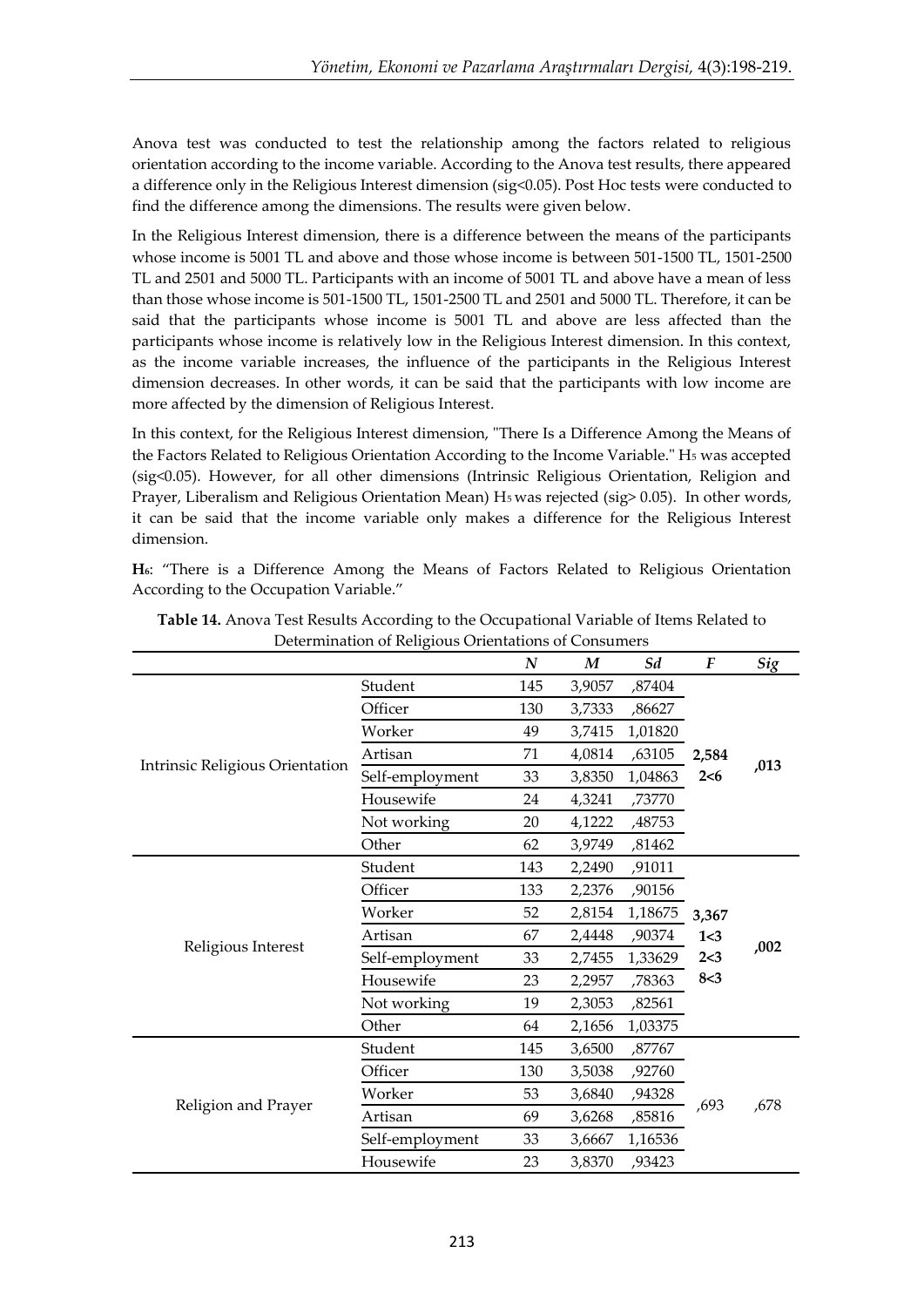|                                         | Not working                     | 20  | 3,6625 | ,82428  |       |      |
|-----------------------------------------|---------------------------------|-----|--------|---------|-------|------|
|                                         | Other                           | 65  | 3,5038 | ,90192  |       |      |
|                                         | Student                         | 141 | 2,4161 | 1,12063 |       |      |
|                                         | Officer                         | 131 | 2,6183 | 1,05013 |       |      |
|                                         | Worker                          | 52  | 2,9038 | 1,08934 |       |      |
| Liberalism                              | Artisan                         | 69  | 2,2705 | 1,04674 | 3,126 |      |
|                                         | Self-employment                 | 32  | 2,9063 | 1,15543 | 4<3   | ,003 |
|                                         | Housewife                       | 23  | 2,1159 | 1,01309 |       |      |
|                                         | Not working                     | 20  | 2,2333 | ,92465  |       |      |
|                                         | Other                           | 66  | 2,6263 | 1,11787 |       |      |
|                                         | Student                         | 137 | 3,0432 | ,60000  |       |      |
|                                         | Officer                         | 123 | 3,0190 | ,58798  |       |      |
|                                         | Worker                          | 47  | 3,2917 | ,79820  |       |      |
| Religious Orientation Mean <sup>9</sup> | Artisan                         | 64  | 3,1167 | ,56121  |       |      |
|                                         | Self-employment<br>30<br>3,2402 |     | ,90203 | 1,336   | ,231  |      |
|                                         | Housewife                       | 22  | 3,1402 | ,45430  |       |      |
|                                         | Not working                     | 19  | 3,1041 | ,37723  |       |      |
|                                         | Other                           | 61  | 3,0672 | ,60662  |       |      |

Anova test was conducted to test the relationship among the factors related to religious orientation according to the occupation variable. According to the results of the Anova test, it was revealed that there was a difference in Intrinsic Religious Orientation, Religious Interest and Liberalism (sig <0.05). Post Hoc tests were conducted to find the difference among the dimensions. The results were given below.

In the Intrinsic Religious Orientation dimension, there is a difference between the means of the participants in the officer group and the means of the participants in the housewives'. Participants in the officer occupational group have a lower mean than those in the housewife occupational group. In this context, it can be said that officer participants were less affected than the housewife participants in the Intrinsic Religious Orientation dimension.

In the Religious Interest dimension, there is a difference between the means of the participants in the workers' occupational group and the means of the participants in the students, officers and other occupations. Worker participants have a higher mean than the participants in students, officers and other occupations. In this context, it can be said that worker participants are more influenced than the participants of students, officers and other occupational groups in the Religious Interest dimension.

In the liberalism dimension, there is a difference between the means of the participants in the worker occupational group and the means of the participants in the artisan occupational group. Artisan participants have a lower mean than worker participants. Accordingly, it can be said that the artisan participants were less affected than the workers in the Liberalism dimension.

In this context, for the dimensions of Intrinsic Religious Orientation, Religious Interest and Liberalism, "There Is a Difference Among the Means of the Factors Related to Religious Orientation According to the Occupational Variable." H<sub>6</sub> was accepted (sig<0.05).

<sup>9</sup>There are twenty one items in the scale. Since the factor loads of the related items are higher than 0.40, all items are subjected to factor analysis. Religious Orientation Mean refers to the mean value of twenty-one items and is considered a different factor.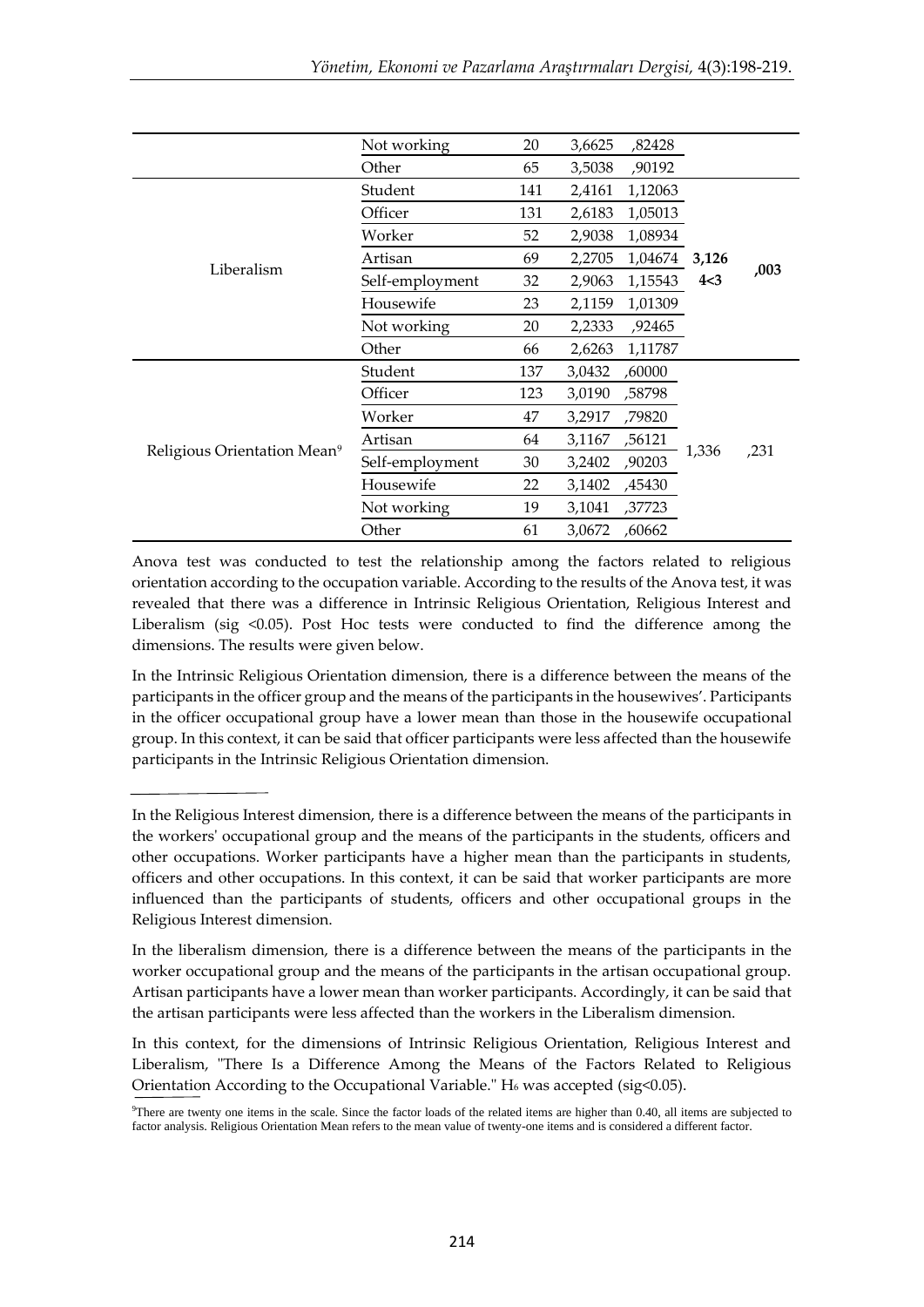In other words, it can be said that the occupation variable makes a difference for all dimensions (Intrinsic Religious Orientation, Religious Interest and Liberalism) except for the Religion and Prayer and Religious Orientation Mean dimensions.

In general, considering the factors that emerged in this study to determine the religious orientation of the participants, it is seen that they are workers and officers who are more or less affected by the mentioned dimensions when compared with other occupational groups.

# **DISCUSSION, CONCLUSION AND SUGGESTIONS**

There are several empirical studies on measuring religiosity in the world (Allport and Ross, 1967; McDaniel and Burnett, 1990; Hodgson, 1993; Sood and Nasu, 1995; King and Crowther, 2004;). In some studies, indicators such as belief in God, participation in religious worship and belonging to a religious group have been accepted as a sign of religiosity (Yapıcı, 2002); however, since 1960s, it has been suggested that religiosity should be examined in a multi-dimensional way (Karaşahin, 2002).

The work related to measuring religiosity in Turkey began in 1960 (Erkan, 2014: 127). Different types of religiosity have emerged in the studies conducted. For example, Taplamacıoğlu (1962) divided religiosity into five categories in his study. These groups are; Non-pratiquants, Opportuniestes, Pratiquants, Pieux, Bigots. Günay (1999) especially mentions four different religiosity in his study. These are Traditional Public's Religiosity, Religiosity of the Elite, Secular Religiosity, Transitional Religiosity. In a study developed by Yapıcı (2002), four different types of religiousness are mentioned. These, Liberal Religious, Conservative Religious, Dogmatic Religious, Fanatic Religious. Ejder Okumuş (2006) also categorizes religiosity as "pretentious religiosity" and "sincere religiosity" by developing only one typology.

A factor analysis related to religious orientation of consumers was conducted and four factor dimensions emerged. In this context, the emerging factor dimensions are Intrinsic Religious Orientation, Religious Interest, Religion and Prayer and Liberalism. In the study, gender and marital status variables make difference on the religious orientation of the participants. While the gender variable makes a difference in the dimension of Religion and Prayer, the marital status variable makes a difference in the dimension of Liberalism. In their study, Özdemir and Yaylı (2014) also showed that female consumers place more emphasis on their religious lives than male consumers. It can be said that in the religion and prayer dimension, female participants are more affected than male participants, whereas in Liberalism, married participants are more influenced than the single ones. In addition, while the marital status variable makes a difference in some studies conducted to determine the expectations and attitudes of consumers with halal products (Akar Şahingöz and Onur, 2017), it does not make a difference in another ones (Boyraz et al., 2017, Akbıyık: 2019).

When the religious orientation of the participants is analyzed according to the education variable, the participants having postgraduate / doctorate degree experience the least exposure in the Intrinsic Religious Orientation, Religious Interest and Religion and Prayer Dimensions; however, the highest impact is observed in the participants with the lowest level of education. In this context, it can be said that the level of participants' exposure to these dimensions is inversely correlated to their education levels. In other words, the participants with the highest level of education are those who are the least affected by dimensions such as Intrinsic Religious Orientation, Religious Interest and Religion and Prayer, while the participants with the lowest level of education are the ones most influenced by the mentioned dimensions (See Table:10).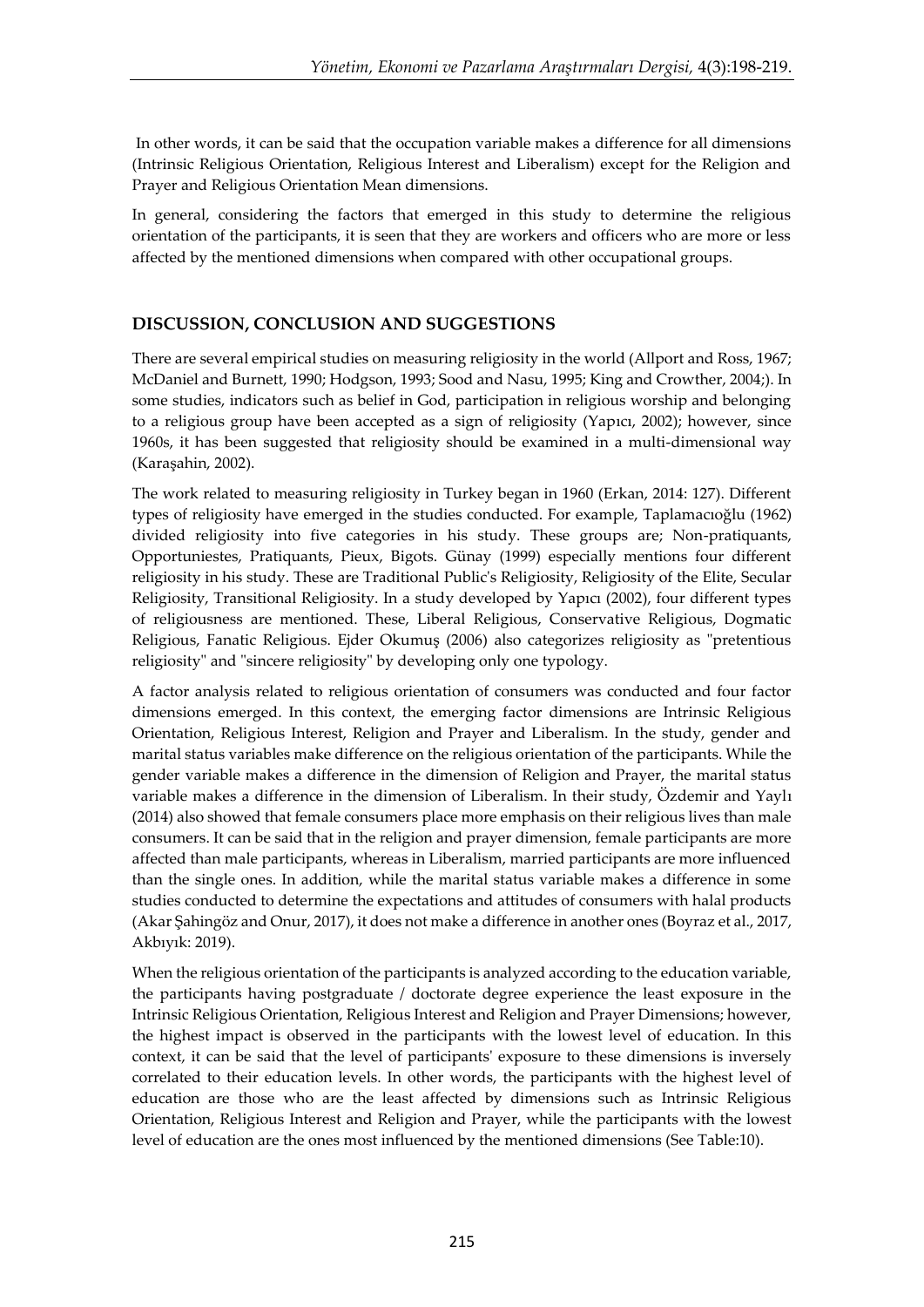When the religious orientation of the participants is analyzed according to the age variable, it is seen that the most influenced participants are those who are 52 aged and above in the Intrinsic Religious Orientation dimension. In this context, according to the correlation analysis (Table 12), it can be said that older participants were more affected in the Intrinsic Religious Orientation dimension, while the younger participants were less affected.

When the religious orientation of the participants is analyzed according to the income variable, it is seen that the participants having 5001 TL and above are the least affected participants in the Religious Interest dimension, while the most impressed participants are those with the income between 501-1500 TL. In other words, it can be said that the participants with high income are the least affected ones in the Religious Interest dimension, while those with low income are more influenced. In this context, it can be said that low income participants are more affected by the Religious Interest dimension.

Various suggestions can be made with the results obtained from this study to determine consumer trends in religious orientation. Considering the religious orientation dimensions of the participants, it is seen that consumers with high educational level and income level are hardly affected by the "Religious Interest" dimension. In other words, it can be said that consumers with high income and the educated ones do not regard religion as a means of interest. At this point, the education levels and income levels of the consumers should be increased, suitable strategies should be developed for the consumption habits of both the mentioned consumers and the ones having high income and education level, therefore. In terms of intrinsic religious orientation, it is seen that consumers who are older are mostly affected. In this case, it should be ensured that religion is understood among young consumers so that action should be taken in accordance with the consumption preferences of young consumers.

#### **REFERENCES**

- Akar Şahingöz, S. and Onur, M. (2017). Tüketicilerin Helâl Gıda Algıları ve Tercihleri, *1. International Halal Tourism Congress* / 07-09 April 2017 / Alanya / Turkey.
- Akbıyık, F. (2019). *Helal Gıda ve Tüketici Davranışları Helal Sertifika Algısının Satın Alma Tarzıyla İlişkisi*, Konya, Çizgi Kitabevi.
- Allport, G. W. And Ross, J. M. (1967). Personel Religious Orientation and Prejudice, *Journal of Personality And Social Psychology,* 5, 432-443.
- Anderson, D.R. Sweeney, D.J. and Williams, T.A., (2011). *Statistics For Business and Economics, (11th Edition).* The USA, South-Western Cengage Learning.
- Boyraz, M. Mutluç, A. S. Güvenen, Ö.A. and Dikmen, H. (2017). "Müslüman Tüketicilerin Helâl Ürün Algısı, Tutum Ve Beklentileri Üzerine Bir Araştırma", *1. International Halal Tourism Congress* / 07-09 April 2017 / Alanya / Turkey.
- Cirhinlioğlu, F. G.(2010). Dini Yönelimler ve Önyargı, *Uluslararası İnsan Bilimleri Dergisi,* Cilt:7 Sayı:1, 1366-1384.
- Dali N. R. S. B. M., Nooh M. N. B., Nawai N. B. and Mohammad H. B., (2008). *Is Halal Products Are More Expensive As Perceived By The Consumers?* Muslimprenuers Challenges and Opportunities In Establishing A Blue Ocean Playing Field, Proceedings Of International Conference On Entreprenuership: Towards Developing Entreprenuership Society, 27-28 May At Meritus Pelangi Beach Resort & Spa Langkawi.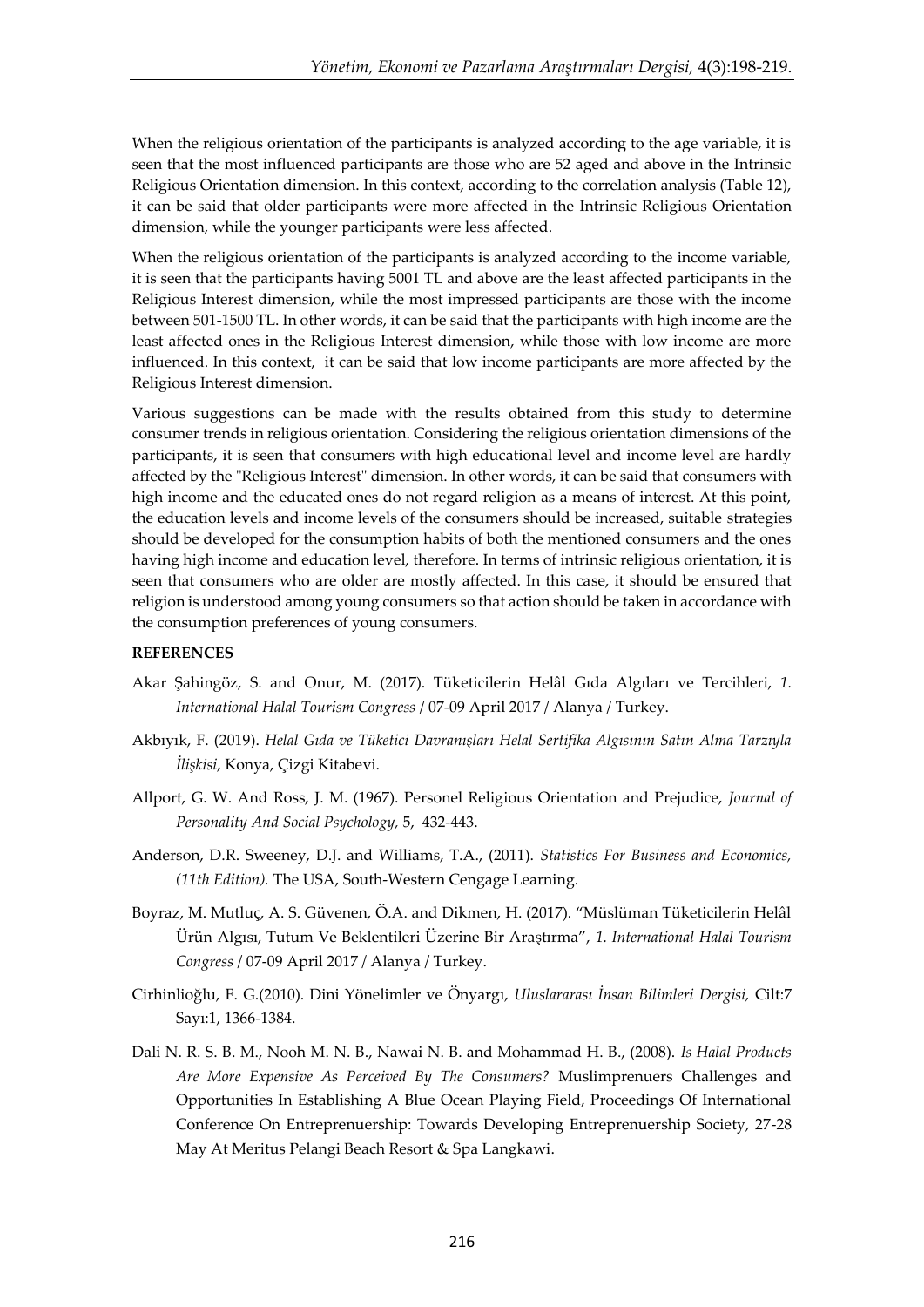- Donahue, M. J. (1985). Intrinsic and Extrinsic Religiousness: Review and Meta-Analysis, *Journal of Personality and Social Psychology,* 48, 400-419.
- Durmuş, B. Yurtkoru, E.S. and Çinko, M. (2011). *Sosyal Bilimlerde SPSS'le Veri Analizi,* Ankara, Beta Yayıncılık.
- Erol, E. (2014). Türkiye'de Dindarlığın Tespiti İle İlgili Çalışmalar ve Tahkikî Dindarlığın Ölçülmesiyle İlgili Öneriler, *Ekev Akademi Dergisi*, 18(60), 125-140.
- Fuller, A. R. (1994). *Psychology and Religion: Eight Points Of View,* Third Edition, Maryland, USA, Rowman and Littlefield Publisher Inc.
- Gegez, E. (2014). *Pazarlama Araştırması*, 4. Baskı, İstanbul, Beta Yayıncılık.
- Günay, Ü. (1999). *Erzurum Kenti ve Çevresinde Dini Hayat,* Erzurum: Erzurum kitaplığ
- Gürses, İ. (2010). Dindarlık ve Kişilik, Bursa, Emin Yayınları.
- Harlak, H. (2014). Dini Yönelim ve Dindarlığın Düşünme İhtiyacı, Denetim Odağı, Sosyal Beğenirlik İle İlişkisi, *18. Ulusal Psikoloji Kongresi,* Bursa.
- Herek, G. M. (1987). Religious Orientation and Prejudice: A Comparison Of Racial and Sexual Attitudes, *Personality and Social Psychology Bulletin,* 13(1), 34-44.
- Hodgson, M.G.S. (1993*). İslâm'ın Serüveni-Bir Dünya Medeniyetinde Tarih Ve Bilinç* I (çev. Metin Karabaşoğlu), İstanbul: İz Yayınları.
- <https://en.wikipedia.org/wiki/Asceticism> (Access date: 18.04.2020).
- <https://www.hak.gov.tr/> (Access date: 13.05.2020).
- <https://www.seslisozluk.net/en/what-is-the-meaning-of-alimony/> (Access date: 19.04.2020).
- ICD-REFINITIV Islamic Finance Development Report 2019
- Karakaya, S. (2008). Dindarlık ve Kişilik Arasındaki İlişki, Allport ve Fromm'un Karşılaştırmalı Analizi*, Yayınlanmamış Yüksek Lisans Tezi*, Çukurova Üniversitesi, Adana.
- Karaşahin, H. (2008). Din Sosyolojisinde Dindarlığın Ölçülmesi Problemi Üzerine Bir Araştırma, *AÜİFD XLIX*, I 191-200, 465-478.
- Kartopu, S. (2013). Narsisizmin Dindarlık Eğilimleriyle İlişkisi: Gümüşhane Üniversitesi Örneği, *International Journal of Social Science,* 6(6), P. 625-649.
- Kıraç, F. (2007). Dindarlık Eğilimi, Varoluşsal Kaygı ve Psikolojik Sağlık, *Yayımlanmamış Yüksek Lisans Tezi,* Ankara: Ankara Üniversitesi SBE.
- King, J. E. Crowther, M. R. (2004). The Measurement Of Religiostiy and Spirituality: Examples and Issues From Psychology, *Journal of Organizational Change Management*, Vol. 17, No. 1, 83-101.
- Kurtoğlu, R. and Çiçek, B. (2013). Tüketicilerin Helâl Ürünler Hakkındaki Algılama, Tutum ve Beklentilerini Tespit Etmeye Yönelik Bir Araştırma, *Eskişehir Osmangazi Üniversitesi İİBF Dergisi,* 8(3), 181-205.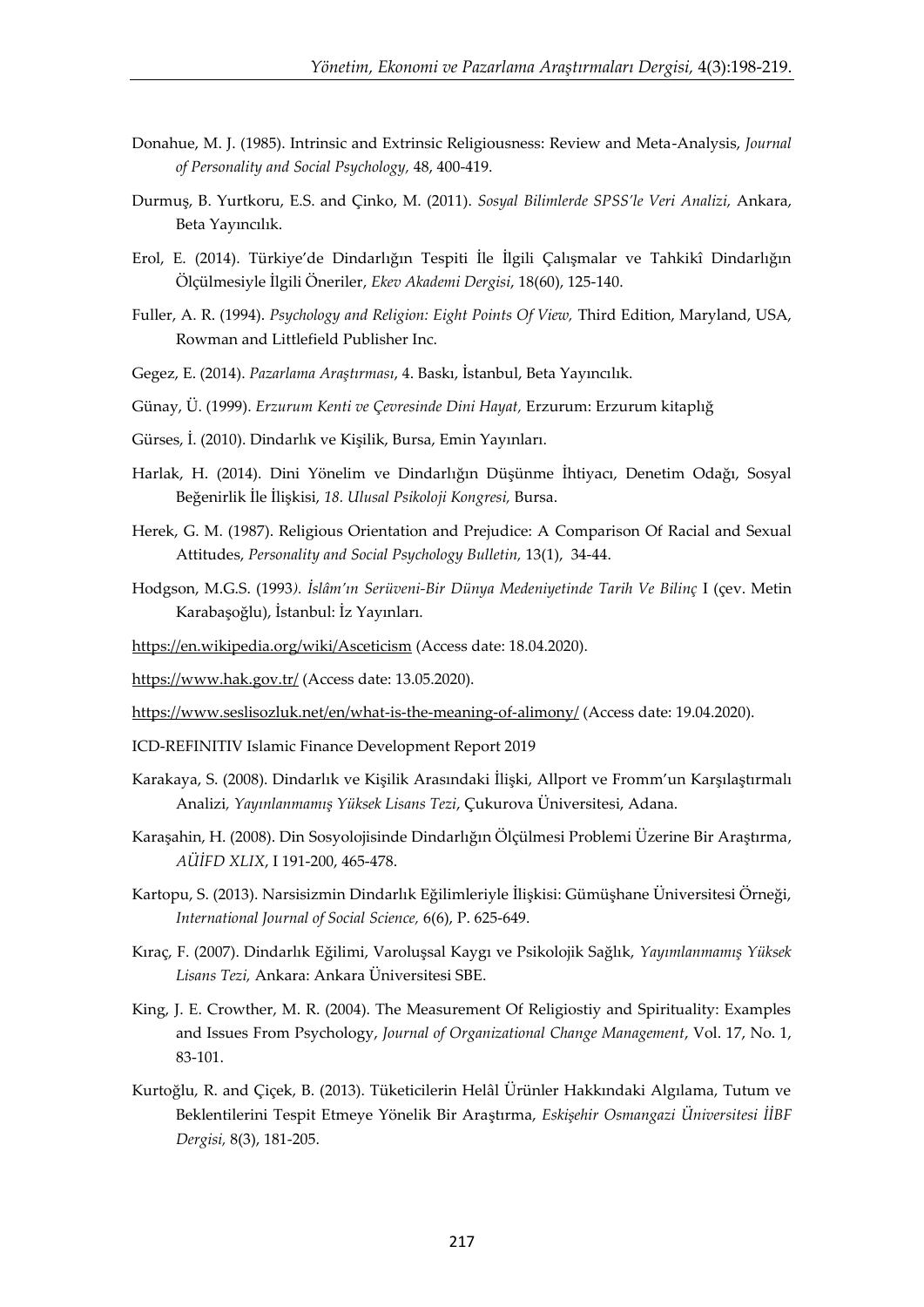- Kuzgun, Y. and Sevim, S. (2004). The relationship between attitudes towards women's work roles and religious tendency. *Ankara University Journal of Faculty of Educational Sciences,* 37 (1) , 14-27.
- McDaniel, S. W. and Burnett, J. J. (1990). Consumer Religiosity and Retail Store Evaluative Criteria. *Journal of the Academy of Marketing Science,* 18, 101-112.
- Mehmedoğlu, A.U. (2006). *Gençlik, Değerler ve Din,* İstanbul, Litera Yayıncılık.
- Mokhlis, S. (2009). Relevancy and Measurement Of Religiosity In Consumer Behavior Research, *International Business Research,* 2(3). 75-84.
- Okumuş, E. (2005). *Gösterişçi Dindarlık,* İstanbul, .ARK Kitapları, Özgü Yayınları.
- Onay, A. (2004). *Dindarlık, Etkileşim ve Değişim,* İstanbul, Dem Yayınları.
- Ördek, Ş. (2017) Tüketici Dindarlığı ve Helal Gıda Ürün Değerlendirmeleri Kayseri'de Bir Uygulama, *Yayımlanmamış Yüksek Lisans Tezi,* Nuh Naci Yazgan Üniversitesi, Kayseri.
- Özdemir, H. and Yaylı, A. (2014). Tüketicilerin Helâl Sertifikalı Ürün Tercihleri Üzerine Bir Araştırma İstanbul İli Örneği, *İşletme Araştırmaları Dergisi,* 6/1, 183-202.
- Öztürk, Y.N. (1989). *Kur'an-ı Kerim ve Sünnete Göre Tasavvuf*, İstanbul, Marmara Üniversitesi İlahiyat Vakfı Yayınları.
- Sadi, G. (1997). MEBY., İstanbul.
- Shafie, S. and Othman M. D. (2006). Halal Certification: An International Marketing Issues and Challenge, *Proceeding At The International Ifsam VIIIth World Congress,* Held From 28-30 September 2006 At Berlin, Germany,1-11.
- Sheth, J. N. And Mittal, B. (2004*). Consumer Behaviour: A Managerial Perspective,* 2nd Edition, Singapore, Thomson South-Western.
- Soesilowati, E.S. (2010). Business Opportunities For Halal Products In The Global Market: Muslim Consumer Behaviour and Halal Food Consumption, *Journal of Indonesian Social Sciences and Humanities,* 3, 151-160.
- Sood, J. and Nasu, Y. (1995). Religiosity and nationality: An exploratory study of their effect on consumer behaviour in Japan and the United States. *Journal of Business Research,* 34, 1-9.
- Şentepe, A. and Güven, M. (2015). Kişilik Özellikleri ve Dindarlık İlişkisi Üzerine Ampirik Bir Araştırma, *Sakarya Üniversitesi İlahiyat Fakültesi Dergisi,* 17(31) (Haziran), 27-44.
- Şucai, M. (2001). *Makalat C.2,* İstanbul, İnsan Yay.
- Taplamacıoğlu, M. (1962). Yaşlara Göre Dini Yaşayışın Şiddet ve Kesafeti Üzerinde Bir Anket Denemesi, *İlahiyat Fakültesi Dergisi* (10. Sayı), s. 141-151.
- Tiliopoulos N, Bikker AP, Coxon APM and Hawkin PK. (2007). The means and ends of religiosity: A fresh look at Gordon Allport's religious orientation dimensions. Pers Individ Dif; 42(8):1609–1620.
- Yapıcı, A. (2002). Dini Yaşayışın Farklı Görüntüleri ve Dogmatik Dindarlık, *Ç. Ü. İlahiyat Fakültesi*